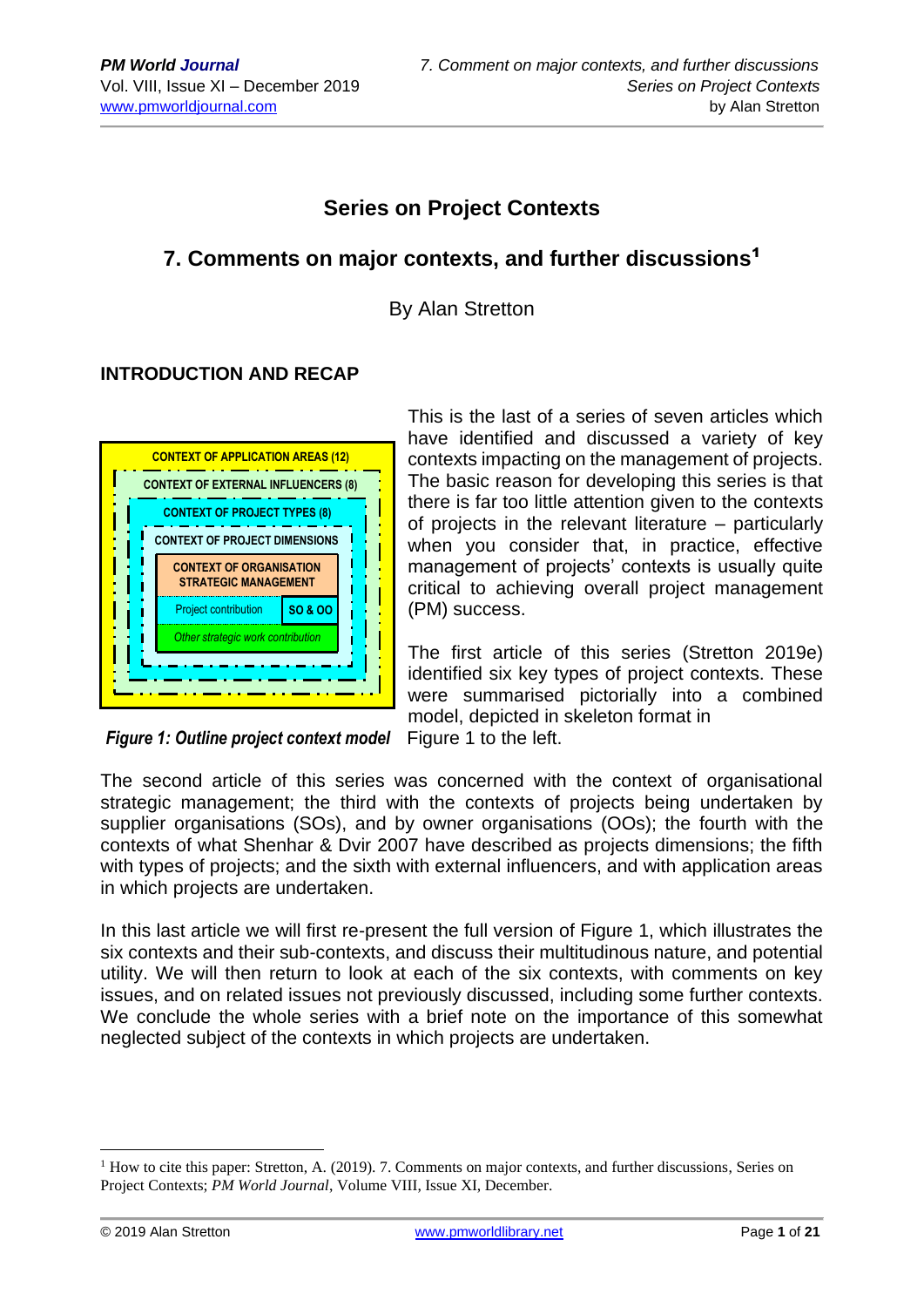We start with re-presenting the full version of Figure 1, which was first presented as Figure 5 in the immediately preceding article (Stretton 2019j).



*Figure 2: A cumulative representation of the six contexts and their sub-contexts* 

We will now discuss some aspects of these project contexts and sub-contexts **c**

## **THE MULTITUDE OF PROJECT CONTEXTS AND SUB-CONTEXTS**

## **Listing of major contexts and sub-contexts**

I am listing (and numbering) these contexts and their components for convenience.

- (1) The context of organisational strategic management
- (2) The context of projects by supplier or owner organisations (SOs & OOs)
- (3) The context of project dimensions (4 NTCP dimensions, 4 levels in each)
- (4) The context of project types (8 groups, over 30 more specific types listed)
- (5) The context of external influencers (8 groups, 36 potential external stakeholders)
- (6) The context of application areas (12 areas, over 30 more specific areas listed)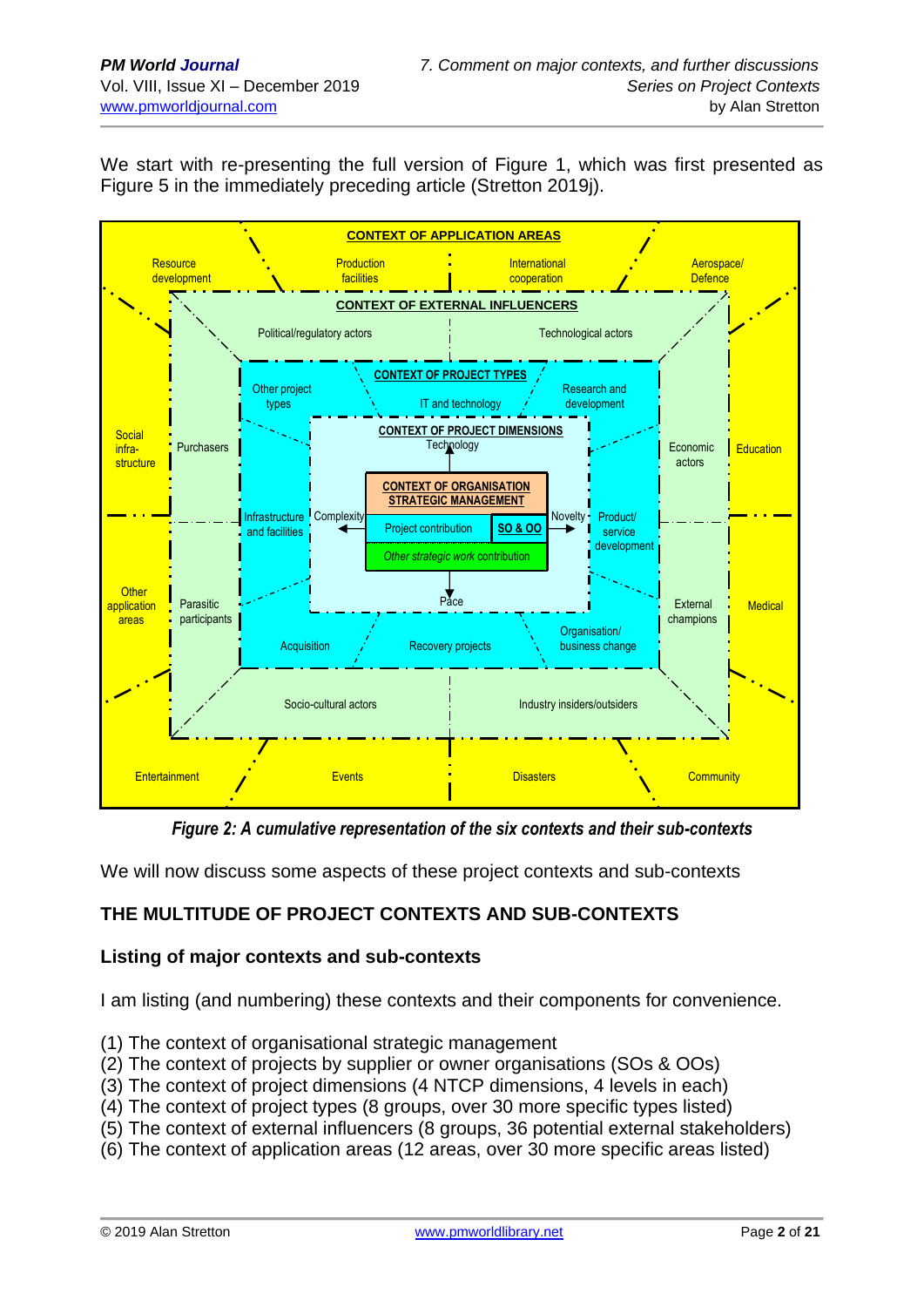The first point to be made is that this listing does not claim to cover all types of contexts relevant to projects – indeed, far from it, and we will be identifying some further contexts in the following discussions. But even with the above list of contexts and sub-contexts, it can be seen that the possible permutations and combinations of contextual issues are practically endless.

### **Combinations of contexts**

I have one example of a two-context combination originally proposed in Stretton 2014i, and referred to again in Stretton 2017j, which is now represented in a slightly augmented form in Figure 3, as follows.

|                                 | <b>APPLICATION AREAS</b> | Social infrastructure | Resource development | Production facilities | International cooperation | Aerospace/Defence | Educational | <b>Medical</b> | Community | Disaster | Events | <b>Entertainment</b> | areas<br>Other application |
|---------------------------------|--------------------------|-----------------------|----------------------|-----------------------|---------------------------|-------------------|-------------|----------------|-----------|----------|--------|----------------------|----------------------------|
| <b>TYPES OF PROJECTS</b>        |                          |                       |                      |                       |                           |                   |             |                |           |          |        |                      |                            |
| Infrastructure and facilities   |                          |                       |                      |                       |                           |                   |             |                |           |          |        |                      |                            |
| Organisation/business change    |                          |                       |                      |                       |                           |                   |             |                |           |          |        |                      |                            |
| IT and technology               |                          |                       |                      |                       |                           |                   |             |                |           |          |        |                      |                            |
| Product/service development     |                          |                       |                      |                       |                           |                   |             |                |           |          |        |                      |                            |
| <b>Research and development</b> |                          |                       |                      |                       |                           |                   |             |                |           |          |        |                      |                            |
| Acquisition                     |                          |                       |                      |                       |                           |                   |             |                |           |          |        |                      |                            |
| <b>Recovery projects</b>        |                          |                       |                      |                       |                           |                   |             |                |           |          |        |                      |                            |
| Other types of projects         |                          |                       |                      |                       |                           |                   |             |                |           |          |        |                      |                            |

*Figure 3: A matrix for identifying intersections between project types and application areas* Acquisition

# Potential utility of these lists of contexts and sub-contexts

I don't know how useful these listings of contexts and sub-contexts might be in practice. However, they appear to be reasonably representative checklists, which hopefully might help some in identifying the combination of contexts which are most relevant to their particular projects, and/or in helping make good decisions about how to go about managing them effectively, and who should be involved, and in what capacities.

We will now return to the six contexts, and look at each in turn, with comments on key issues, and on related issues not previously discussed. A common theme that emerges is the importance of the project manager having relevant know-how about the key attributes of the particular project contexts which are most relevant to the project being managed.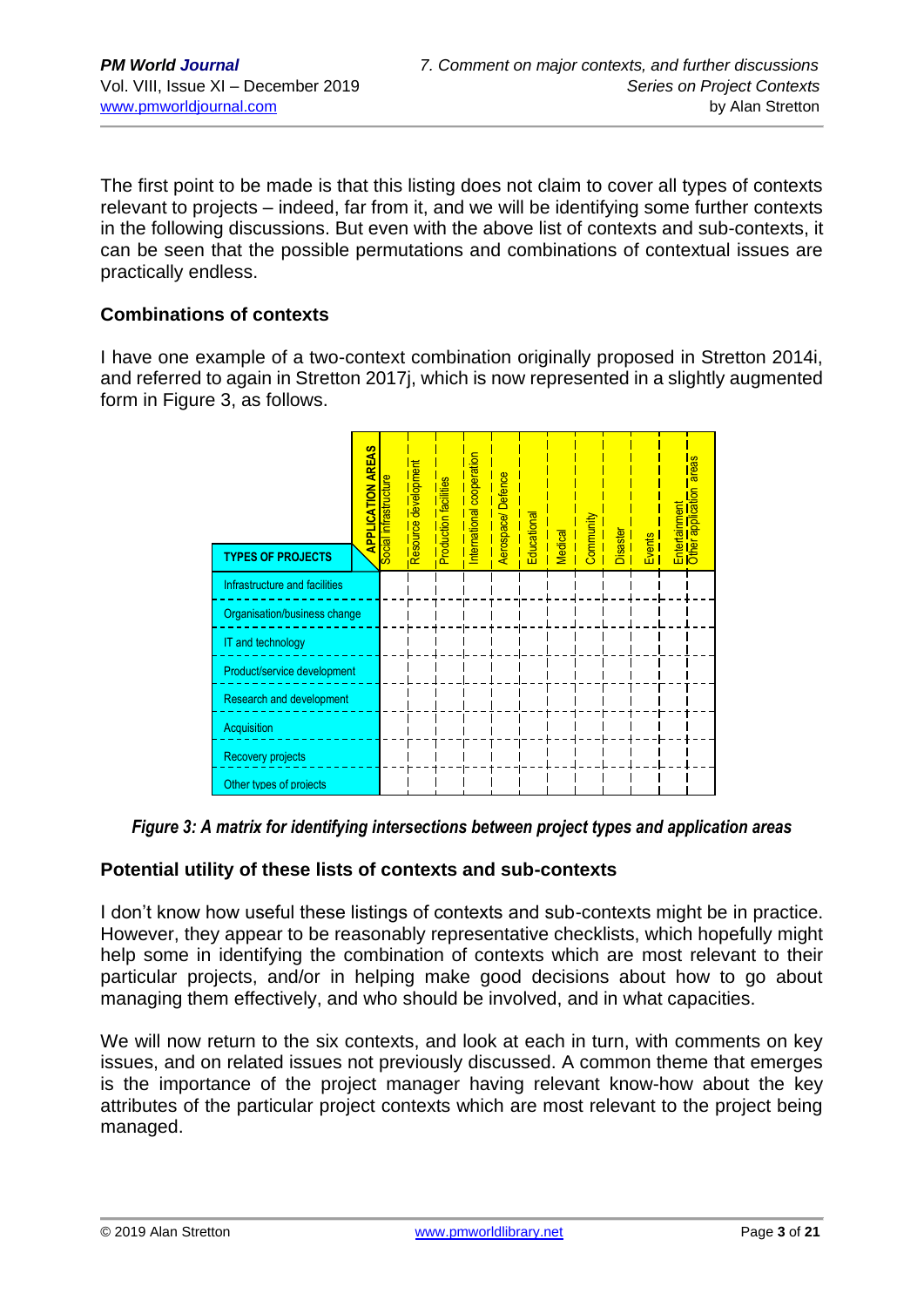## **CONTEXT OF ORGANISATIONAL STRATEGIC MANAGEMENT**

#### **Project contributions to achieving organisational strategic objectives**

The basic tenet of this context is that virtually all projects, no matter how originated, are, or soon become, direct components of organisational strategic management.

We have two different perceptions in the project management community about how projects relate to organisational strategic management. One group, which appears to be the majority group, has an execution-only perception of the role of project management – a group could be seen as representing what Dalcher 2019 describes as the "project delivery profession". The other group sees project management as including involvement in the pre-execution phases of projects, in helping determine the attributes of the project(s) which will contribute best to the achievement of the relevant organisational strategic objectives. The perception of this group has been described by Morris 2013 as the "management of projects".

#### **Types of PM involvement in originating/developing project front ends**

Project management can contribute so much more than simply project delivery when it becomes involved in pre-execution project phases. We discussed this in the second article of this series (Stretton 2019f)**,** and showed how it can, and does, vary. We summarise ways in which PM can be involved in project front ends as follows.

#### *PM involvement in iterative project front end processes*

PM involvement in iterative project front end processes was illustrated in the first article (Stretton 2019e) by the double-headed arrow "Iterate as required" as shown in the following figure from that article. This arrow is intended to represent the many, and evidently increasing number of project developments, such as Agile, in which iterative processes of various types are needed – typically where there are initial uncertainties about project goals, and/or the methods/tasks needed to achieve them, or in increasingly VUCA (Volatile, Uncertain, Complex, Ambiguous) environments.



#### *Figure 4: Representation of project management involvement in the front end phases of projects, including iterative processes (from Stretton 2019e, Figure 1)*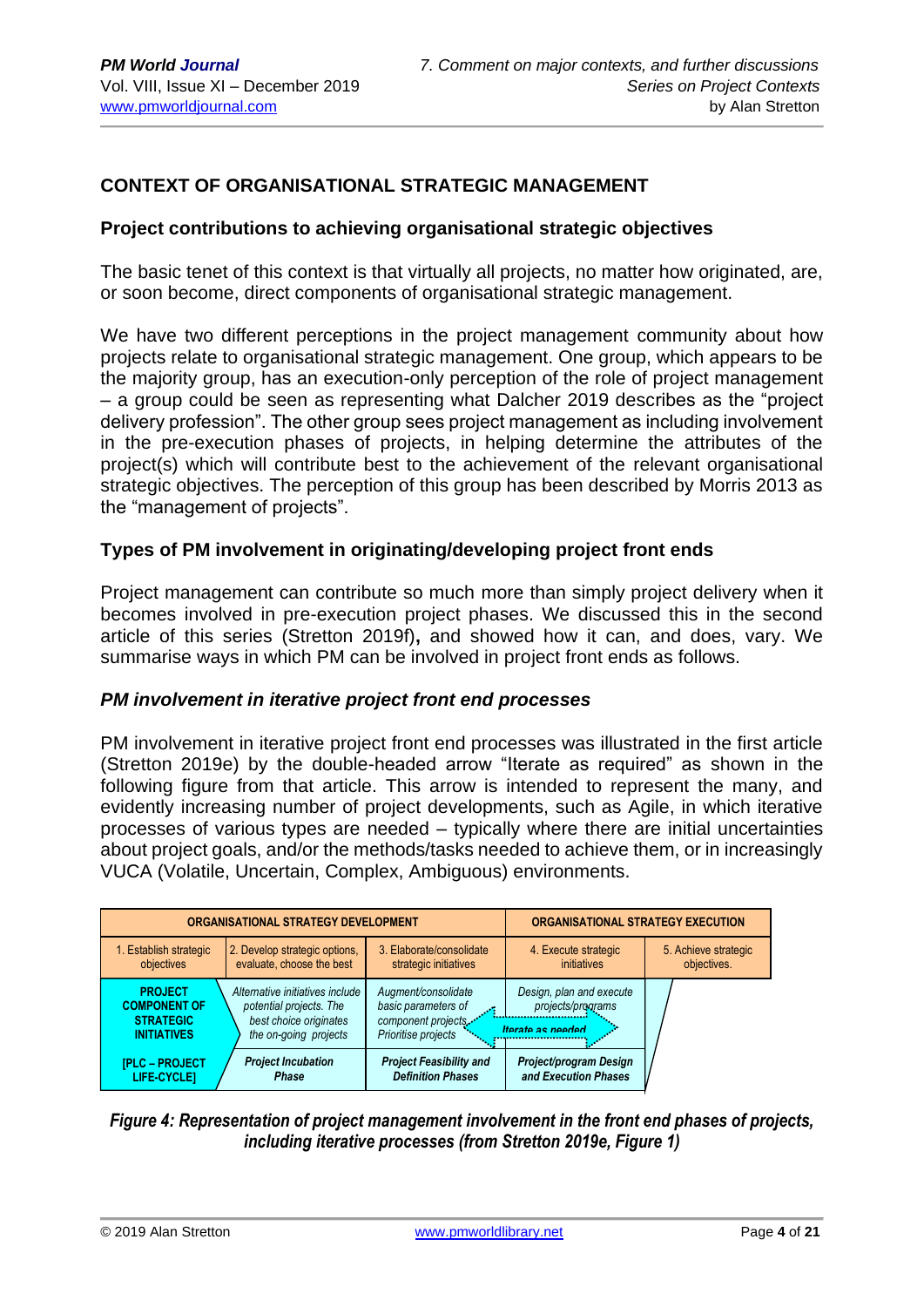### *Degrees of PM involvement in linear project front-end processes*

The varying degrees in which project management can, and often does, become involved in the front-end processes of more traditional linear types of project developments, which generally have relatively high levels of initial certainties, was discussed in Stretton 2019f, and is illustrated in the lower section of Figure 5.



*Figure 5: Representations of four possible combinations of project management involvement in*  **n** *linear front end phases of projects (Stretton 2019f, Figure 5)*

From my perspective, a key issue from the above is that project management has much more to contribute to the achievement of organisational strategic objectives than simply executing and delivering the project. Project management has more relevant know-how than any others about issues involved in developing the pre-execution phases of projects, particularly in the project definition phase. In my view, it is a shameful waste of a key resource not to involve project managers in these front end project phases. Along with many other writers, I have been pressing for such increased involvement for a long time, but evidently without much success.

In addition to the above, in Stretton 2019f I introduced the subject of extending project management involvement even further back into the domain of organisational strategic decision making. However, I developed this in much more detail in the following article of the series, so will be commenting further on that in the next major section below. I also introduced the subject of project management involvement in the contexts of long-term asset-based organisational strategic management, but will defer comment on that to the section on the context of project application areas.

#### **A further context of types of organisational strategic initiatives**

It stands to reason that project attributes will be strongly dependent on the type of organisational strategic initiatives being undertaken, and of which it is a key component. However, I have not yet found a depiction of types or classes of organisational strategic initiatives which appear to cover most cases.

The nearest classification I have been able to find is a strategic portfolio classification from Shenhar & Dvir 2004, adapted as follows.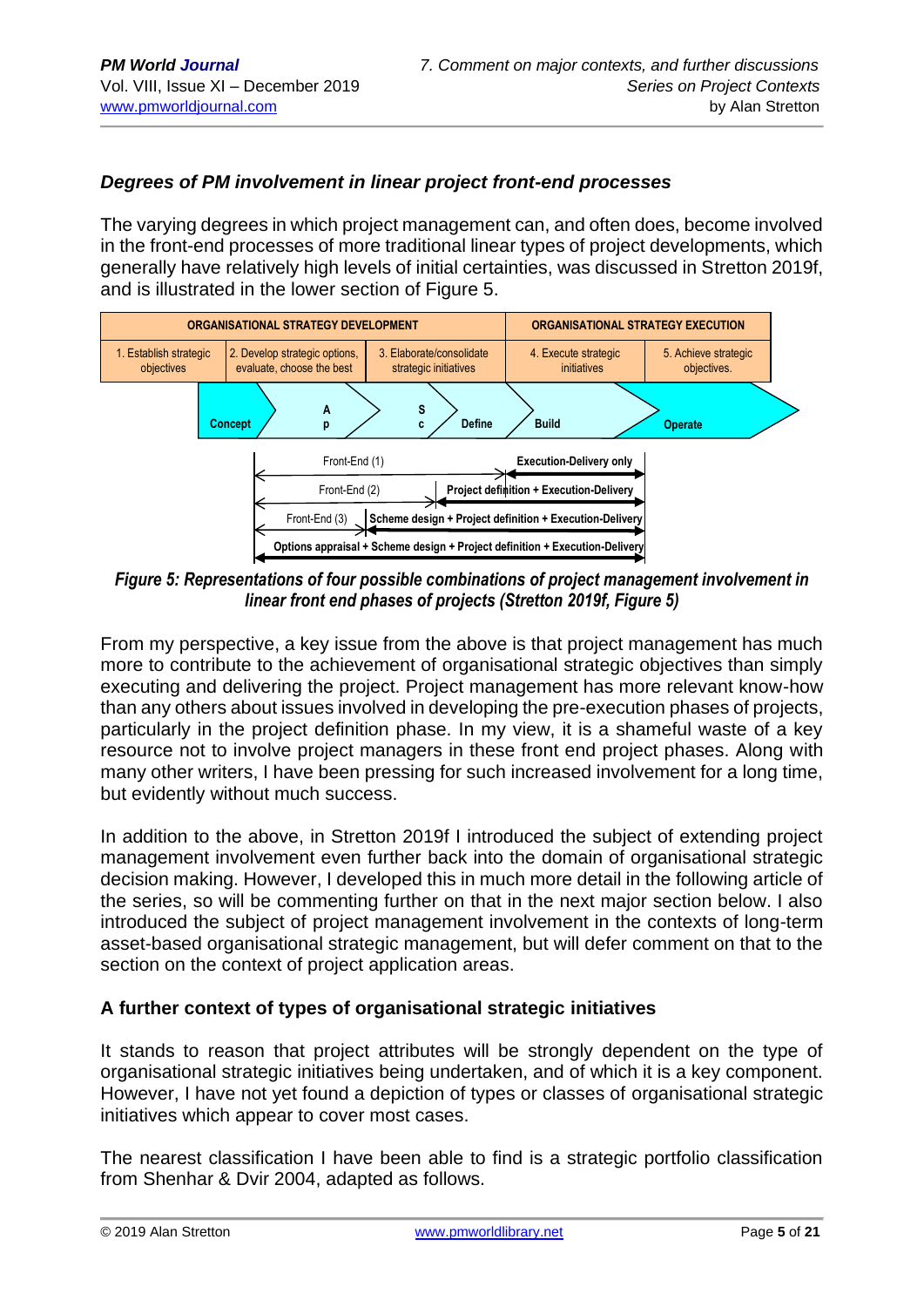|                           | <b>Operational</b><br>(Existing businesses)                 | <b>Strategic</b><br>(New businesses)               |
|---------------------------|-------------------------------------------------------------|----------------------------------------------------|
| <b>External customers</b> | • Product improvement                                       | • New product development                          |
| <b>Internal customers</b> | $\bullet$ Maintenance<br>• Improvement<br>• Problem solving | • Utility and infrastructure<br>$\bullet$ Research |

*Figure 6: A strategic portfolio classification. Adapted from Shenhar & Dvir 2004, Table 50.2*

This suggests many types or groups of strategic initiatives, but by no means all. For example, from my own experience education and/or training initiatives are often needed to ensure the achievement of many types of strategic initiatives.

Another list derives from what I described as potential *other strategic work* in Stretton 2019a. The following list includes both stand-alone strategic initiatives, and others often needed to help the primary strategic initiative achieve its goals.

- Business change (Dalcher 2017, Hudson 2016)
- Organisational change (Buttrick 2016, Dalcher 2017, Demaria & Sopko 2016, Koch & Lock 2016, Sedlmayer 2016)
- Education, training, behavioural change (Dalcher 2017, Hudson 2016, PMI 2017)
- Operational management/changes (Buttrick 2016, Hudson 2016, PMI 2017)
- Service management, maintenance functions (Buttrick 2016, PMI 2017)

However, there are still some gaps and overlaps which I have not succeeded in rationalising. I am not sure how useful a more complete classification of types of organisational strategic initiatives might be. If any reader knows of any such classifications, I would certainly like to know about them.

### **CONTEXT OF PROJECTS UNDERTAKEN BY SUPPLIER ORGANISATIONS (SOs) AND OWNER ORGANISATIONS (OOs)**

In Stretton 2019g we first described supplier organisations (SOs), aka project-based organisations, as those that derive most (if not all) of their revenue and/or other benefits from creating and delivering projects; and owner organisations (OOs), aka productionbased organisations, which derive most (if not all) of their revenue and/or benefits from producing and selling products and services, and utilise projects to create or improve new products and services, enter new markets, or otherwise improve or change their organisations.

#### **Differences for project management between SOs and OOs**

We listed ten important differences derived from Lehmann 2016, and added four more from other sources. We also included in observation from Taggart 2015 that the project management literature is substantially biased towards discussing projects undertaken internally by OOs – a contention with which I agree.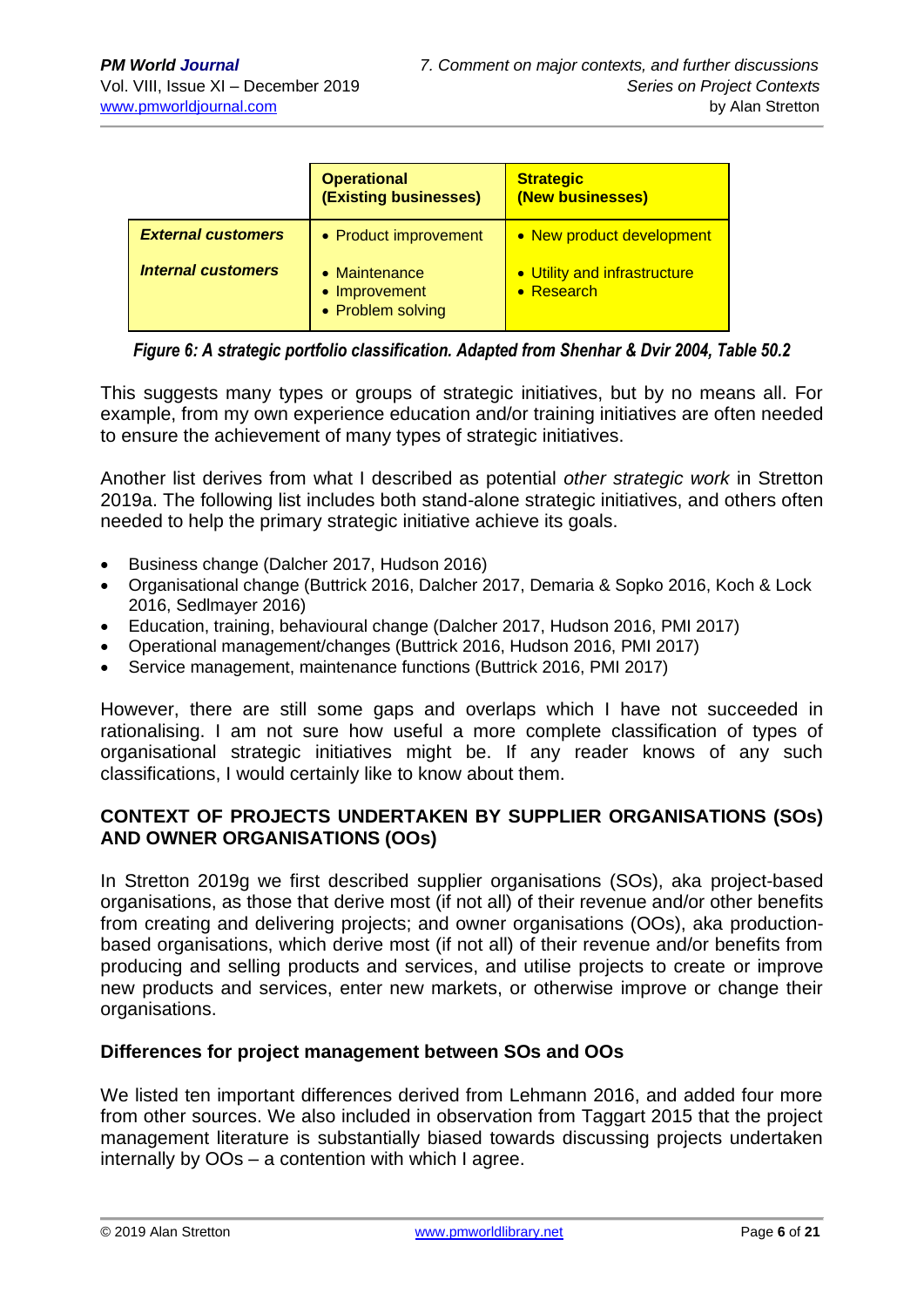We than went on to discuss particular types of SOs that provide services that go well beyond the traditional scope of project management, but which evidently emerged as a natural extension of their services in response to emergent client needs.

#### **SOs which provide extended strategy-related services to clients**

In Stretton 2019g, we discussed how two different types of SOs went beyond the front end phases of project to help clients in their organisational strategic planning activities. Specifically, we first discussed how my old employer, Civil & Civic, extended the range of its services into the latter domain to help clients who had limited in-house strategic management capabilities. We then discussed how many large EPC (Engineering, Procurement and Construction) organisations have for a very long time routinely helped clients make decisions in strategic planning (normally concerned with asset creation), in a process which is widely known as Front End Loading, particularly in the mega-project domain.

Such extended services are seldom discussed in the mainstream project management literature, although they have been a fact of life for so long with EPC organisations. It appears to me that mainstream project management has deliberately restricted itself to a relatively narrow field of specialisation. If that is its decision, so be it. But, in doing so, it does deny itself opportunities to expand its sphere of influence in a way which appears to me to be needlessly inward-looking, if not downright myopic.

#### **A further context of types of organisations undertaking projects**

The distinction between SOs and OOs is only one type of difference between organisations in which projects are undertaken. A more detailed typology is represented in Figure 7 below.



#### *Figure 7: A context of types of organisations (adapted from Johnson & Scholes 1999)*

This figure is adapted from a classification by Johnson & Scholes 1999, and I have called it *A context of types of organisations*. I don't believe the authors intended to imply that their listing was comprehensive, but that it was reasonably representative.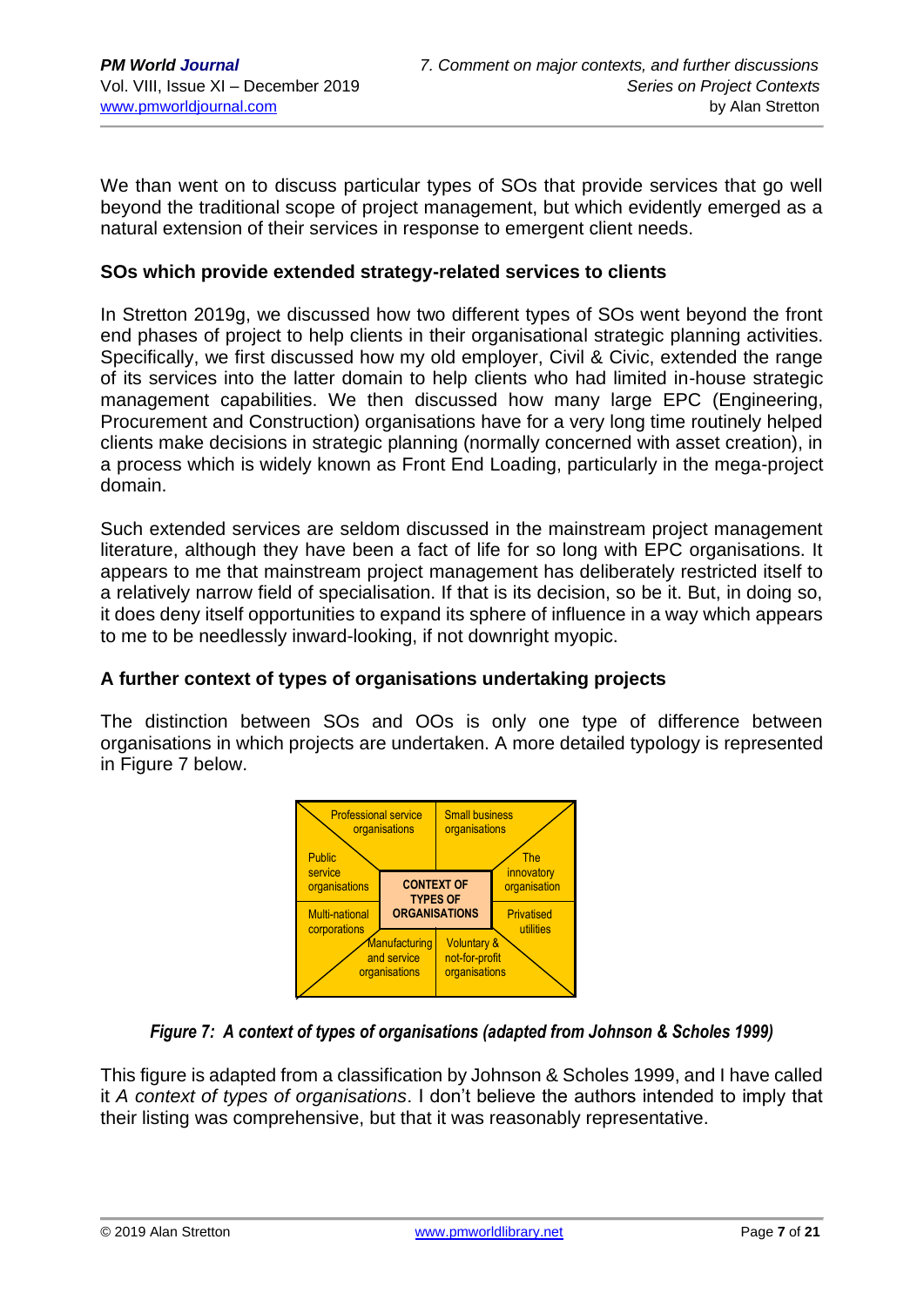Although much of the discussion on project contexts in this series has tended to relate to business organisations, such discussions will also be relevant to other types of organisations, such as the *Voluntary and not-for-profit organisations* depicted in Figure 7.

In the context of projects being undertaken by SOs or OOs, we can only associate one of these to a specific type of organisation – clearly *Professional services organisations* are in the SO category. In all the other types of organisations, projects could be undertaken internally (by OOs), or by external service providers (SOs), or both.

I have not seen materials which compare project management in relation to the various types of organisations in Figure 7, so am not sure how useful this particular contextual classification might be in relation to managing projects.

### **CONTEXT OF PROJECT NTCP DIMENSIONS**

#### **The NTCP model, the four dimensions, and levels within the dimensions**

The four dimensions of the basic NTCP (Novelty, Technology, Complexity, Pace) model, and the four levels within each dimension, are shown in Figure 8. The levels on the Novelty and Technology dimensions reflect increasing degrees of uncertainty, and one the other two, simply increases in their respective domains.



*Figure 8: The NTCP model, adapted from Shenhar at al 2016, illustrating a difference between required and actual project management styles*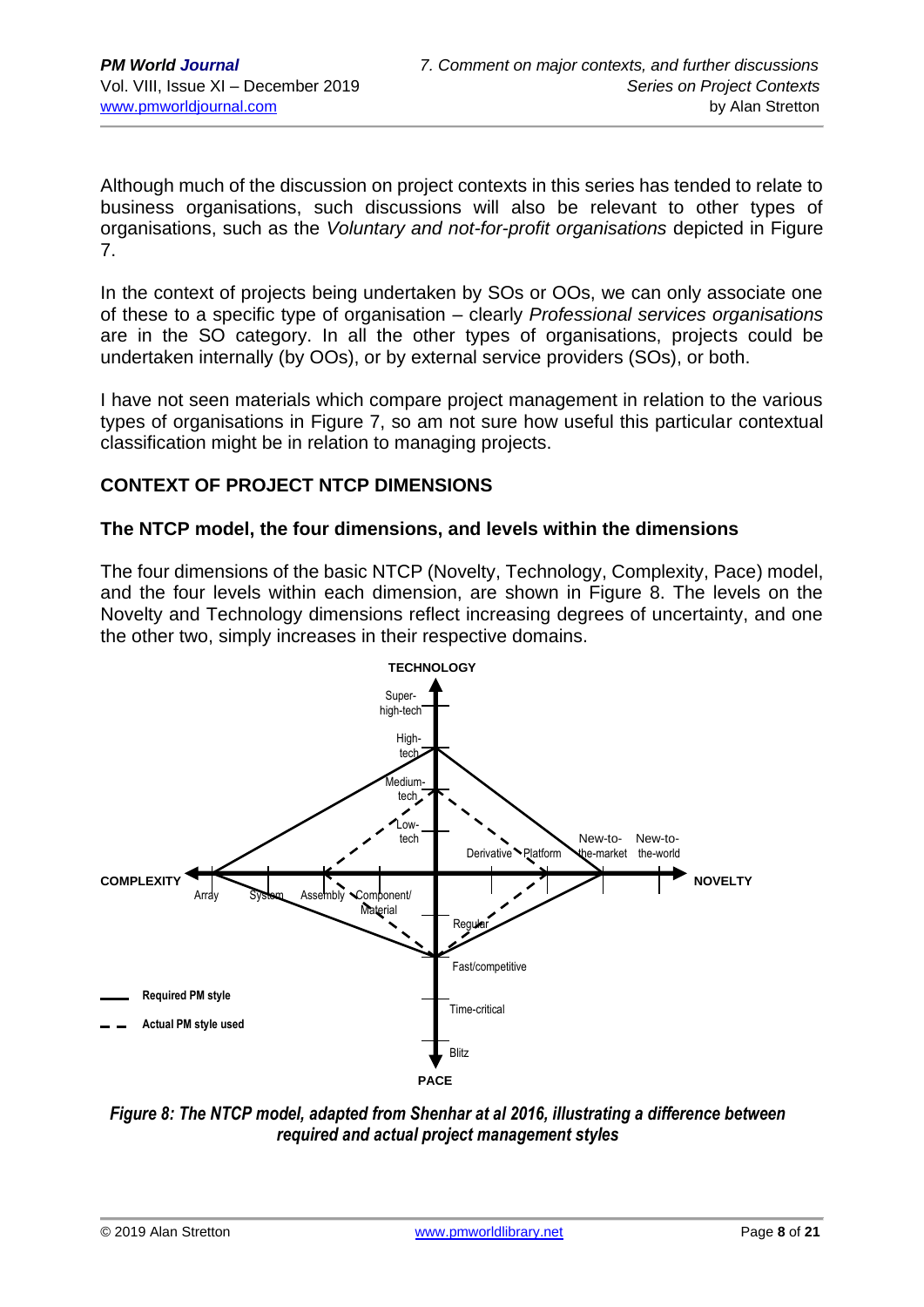#### **Guidelines for managing the different levels of each dimension**

Shenhar & Dvir 2007 have a multitude of guidelines for managing different levels of each dimension. Perhaps most notable are guidelines which relate these to each of the knowledge areas of PMI's PMBOK Guide. Each of the four NTCP dimensions also has a separate table which summarises the impact of its various levels on other project management processes that are particularly relevant to that individual dimension. There are also several other management-related tables and guidelines in Shenhar & Dvir.

All in all, something of the order of two hundred guidelines emerge from the above, and at least two thirds of these are concerned with the management of "non-traditional" contextual items – i.e. items that are not covered in bodies of knowledge of project management, and similar documents. Combined, these constitute a treasure-trove of guidelines over and above those already existing for more traditional domains.

#### **Identifying the project's level on each dimension, and best management styles**

We then looked at utilising this information in the context of the NTCP diamond model, which can be used to identify the levels the project occupies on each dimension (its diamond), and then to adopt the management guidelines which are appropriate for those levels.

The importance of getting this right is demonstrated in Figure 8, which depicts a case where the actual management styles adopted on three of the four dimensions did not match the management styles best suited to the actual project diamond. Shenhar and colleagues have analysed over twenty actual cases – many of them well-known, and often quite graphic – of problems, delays, cost overruns and the like, which were basically caused by not using project management styles and techniques appropriate to the actual levels the project occupies on each dimension.

#### **A further context of dimensions of project success**

Shenhar & Dvir 2007 also introduced discussions on a quite different set of dimensions to NTCP, namely dimensions associated with project success.

The context of what constitutes project success is obviously very relevant to how the project is conceived and developed in the first place. If you don't have a clear perception of what the project is trying to achieve, and what will be seen as constituting success, and by whom, then the chances of delivering the right project are rather obviously severely jeopardised.

Shenhar & Dvir 2007:26-33 nominate and discuss five main dimensions of project success, which to some extent reflect the perspectives of different stakeholders in the project, and which also involve different time horizons. In the following I attempt to briefly summarise their rather substantial discussions on these dimensions.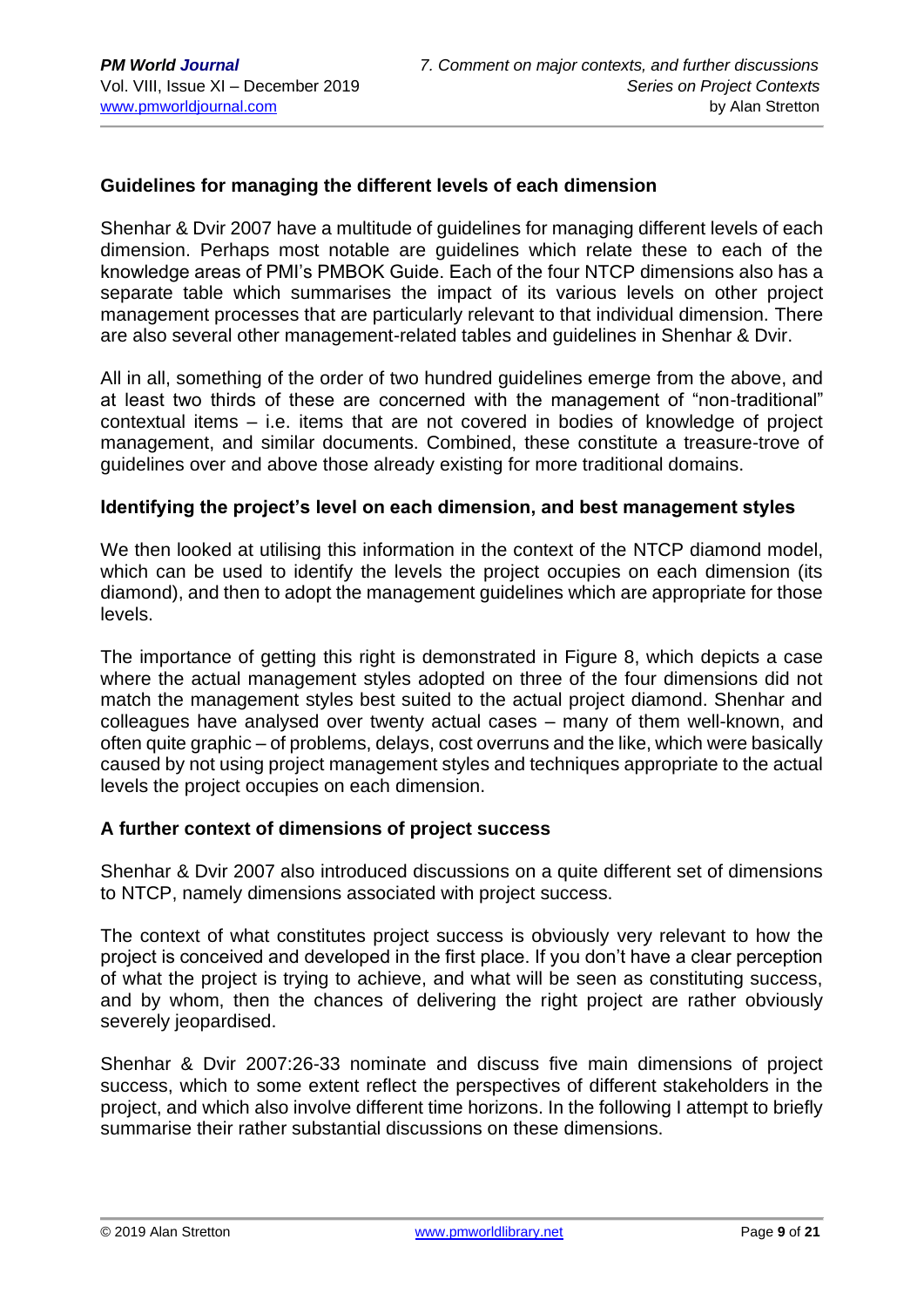#### *The success dimension of project efficiency*

The success dimension of *project efficiency* has been described by others as "project management success", or "doing the project right", and essentially reflects the classic "iron triangle" criteria of "on time, within budget, to specification/scope". This success dimension can be seen as an internal criterion which is essentially about meeting the planned project goals.

#### *Success dimension of impact on customer*

As the authors say, "This dimension should clearly state how the project's result improved the customer's life or business and how it addressed the customer's needs". We can broadly associate this dimension of success with what both Cooke-Davies 2002 and Dalcher 2014 have described as "project success" – i.e. "doing the right project" in Cooke-Davies' jargon.

In a later section of their book, Shenhar & Dvir identify three types of customers, and set down some sixteen characteristics of projects for each of these. We will touch on this again later in the section on the context of external influencers.

#### *Success dimension of impact on team*

This is a welcome addition to discussions on contextual matters in relation to projects. Specific success measures suggested by Shenhar & Dvir for this dimension include team satisfaction, team morale, skill development, and retention of team members after the project is completed.

#### *Success dimension of business and direct success*

Shenhar & Dvir 2007:28 say that this dimension "reflects the direct and immediate impact the project has on the parent organisation". Evidently the context is that the project is provided internally within a production-based organisation (an OO), to an internal customer (such as a sponsor, or equivalent). This appears to be broadly equivalent to what Dalcher 2014 has described as "business success".

#### *Success dimension of preparation for future*

This dimension is concerned with the long-range benefits of the project and reflects how well it helps the organisation prepare its infrastructure for the future, and how it creates new opportunities. Dalcher 2014 also has a similar dimension, which he describes as "Future potential".

In concluding this section on the context of dimensions of project success, I also note that project success is a very complex issue, and that much more could have been said about these dimensions, and allied issues. However, a more detailed treatment is beyond the scope of this series of articles. I do, however, hope to return to this complex topic in a later article in this journal.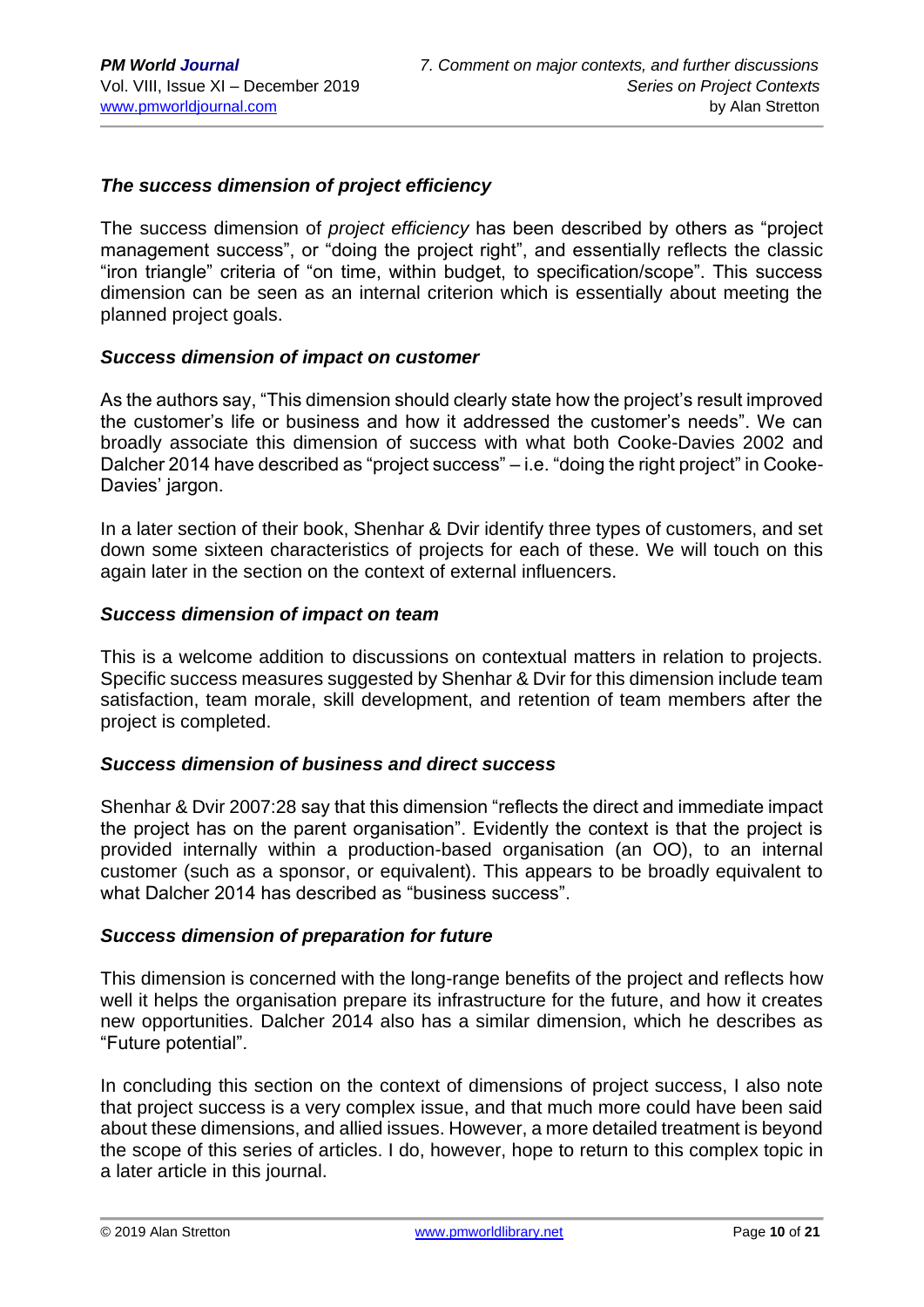## **CONTEXT OF PROJECT TYPES**

Stretton 2019h identified eight types of projects – but the eighth, "Other project types", could be quite voluminous, depending on the level of detail adopted in making this type of classification. That article did not discuss individual types of projects in any detail, but focused on a couple of particular issues relevant to this broad context, as summarised in the next two sub-headings

#### **The importance of know-how re the (technical) nature of the project work**

The first major issue discussed was the key importance of the project manager being familiar with the specific nature of the work involved in the project, in the technical or equivalent sense. In addition to appropriate skills in project management per se, the project manager and project team members need to bring specific nature-of-work related knowledge, skills and experience to bear on their project to ensure that the totality of the work is effectively prosecuted.

Additionally, since different types of project work need different project management approaches, it follows that a project manager who is skilled in the domain of one type of project may be well out of his/her depth in a different domain which has different types of work involved. I also noted that the importance of know-how about the nature of the project work is not often acknowledged in the project management literature.

Finally, I offered some reflections on my personal experiences in managing four different types of projects, which involved different types of know-how, and different management approaches.

- Developing and deploying a new financial and cost control system
- Introducing network techniques (CPM) into construction planning
- Managing the Lend Lease group management education program
- Managing a Research and Development (R&D) department and programs

#### **The particular context of managing large complex mega-projects**

We then moved on to the particular context of managing mega-projects, which is not well covered in the mainstream project management literature. By far the best coverage I know of is by Prieto 2015, who writes about "large complex projects", which appear to be broadly the same as what some others call mega projects.

I started by summarising twelve particular aspects of large complex projects about which managers would certainly need to have relevant know-how. I then went on to summarise his comparisons of many attributes of such projects with corresponding attributes of traditional or classical approaches – mainly to highlight the many contextual differences involved in managing mega projects. These included

- Comparisons of ten basic precepts/assumptions
- Types/extent of management focus
- Appropriate managerial leadership behaviours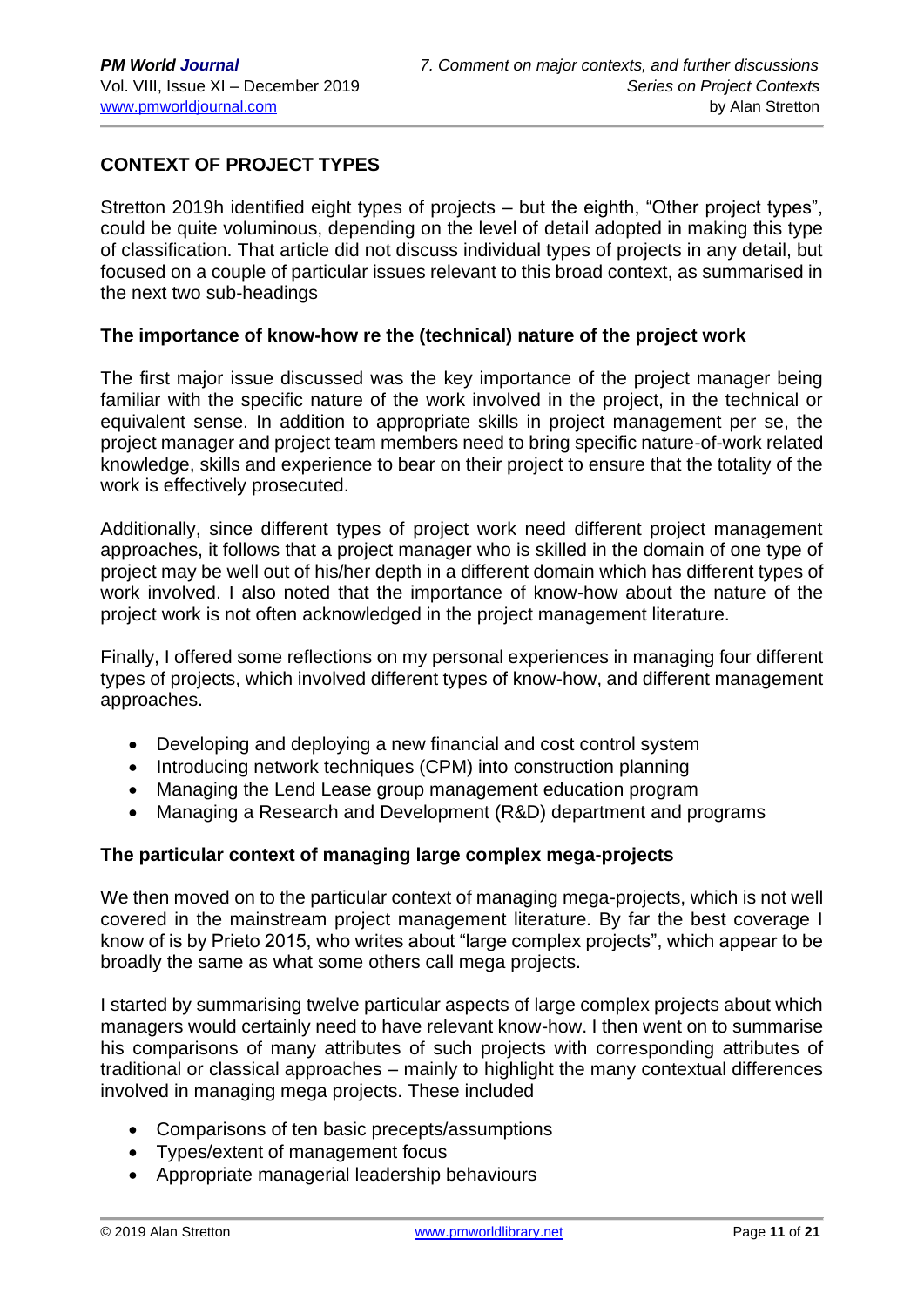In summary, the broad nature of the magnitude and significance of these differences is encapsulated in the following quote from Prieto 2015a:24 (his emphasis):

Large complex projects differ from those that comprise the traditional domain of projects as defined and served by the Project Management Institute and its Project Management Body of Knowledge (PMBOK). Remember its admonishment that PMBOK provides a management framework for *most projects, most of the time.* Large complex projects appear to live outside these boundary conditions.

#### **Adding guidelines for transitioning to management of large complex projects**

In a recent article in this journal, Wyatt 2019, discusses issues and approaches for transitioning project managers from managing small simple projects, through more complex ones, to managing large and complex projects. Wyatt set down five key principles for the latter, as now summarised.

- *1. Loosen the direct grip on project detail:* Complexity grows exponentially, and it is not possible to micromanage once a project reaches a certain size.
- *2. Organise into autonomous but accountable subgroups/work streams:* Create structures at the interfaces.
- *3. Focus on where challenges are most likely to occur:* Analyse the project environment
- *4. Recognise interconnected sub-goals:* Understand that even committed project team members will also have direct line managers. Know the demands placed on each of them ….
- *5. Build project plans that are flexible:* The business environment is dynamic. Avoid falling into a tactical role as project plan administrator.

Wyatt also added the following five additional principles that are important for project managers to transition successfully to managing large and complex projects.

- *Match communications to the audience:* Proactive communications tailored to the audience will minimise time spent reacting to requests for clarification.
- *Optimise the output:* Move focus from micro-managing project [expenditures] to optimising the output. Cost and value are different.
- *Many levers to pull:* Delivery of maximum value in a complex and dynamic environment requires a balance of elapsed time, cost and functionality.
- *Lead leaders:* Invest time in developing followers into leaders.
- *Enable coexistence of project management methodologies:* There are many approaches to managing projects. Success with large and complex projects requires the ability to apply the best methodology for each situation and integrate methodologies seamlessly

I have not travelled all the way along this road myself, but it would certainly appear that Wyatt's article should help relevant project managers to bridge the evidently very large gap between management of more traditional projects and management of large complex projects/mega-projects.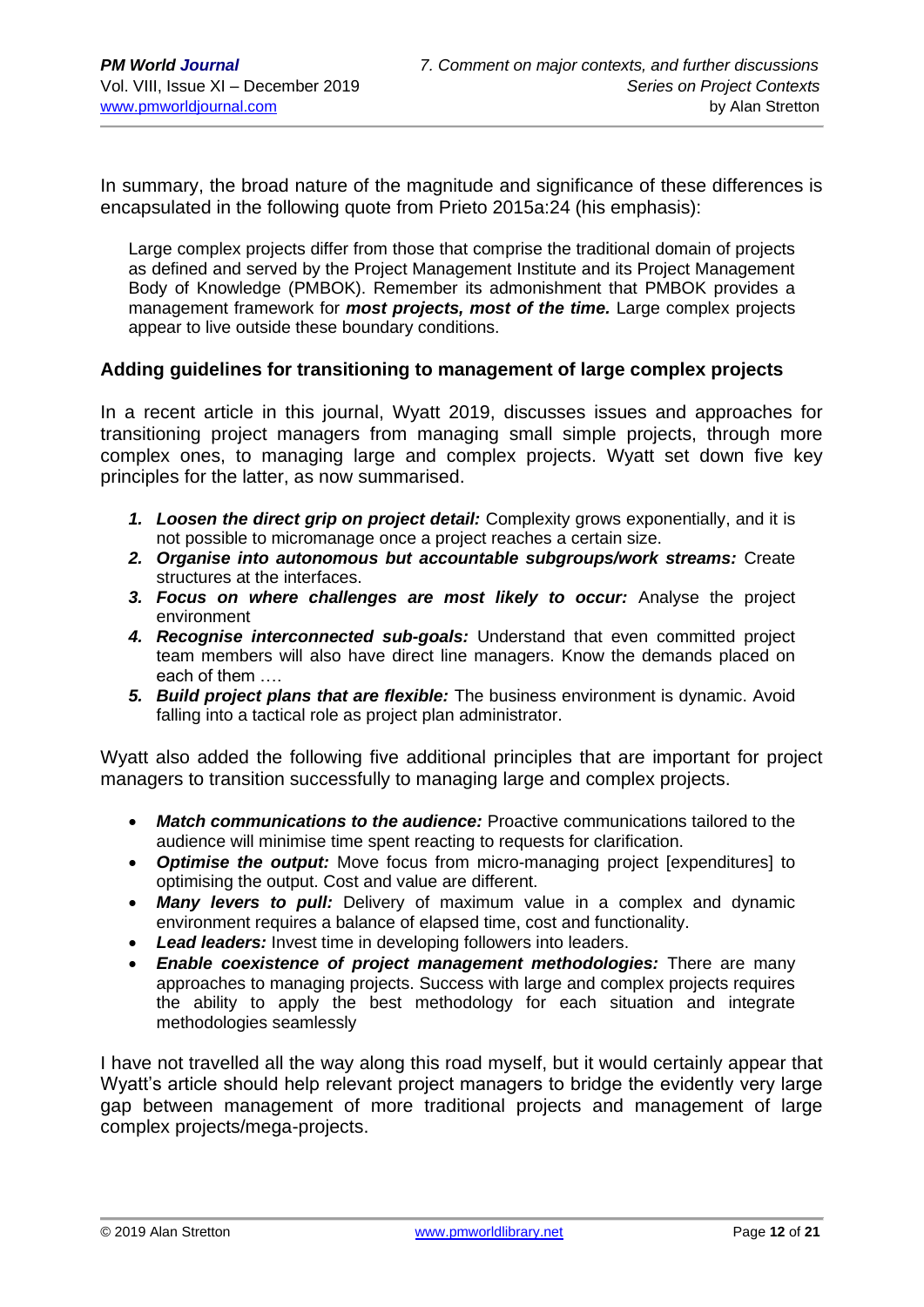## **CONTEXT OF EXTERNAL INFLUENCERS**

#### **The importance of recognising and engaging with external influencers**

In the article which discussed the context of external influencers we used a checklist of potential external stakeholders from Stretton 2018j to identify external influencers. There have been multitudinous cases in practice, many of them also quoted in the literature, where failures to identify and/or deal with potential and/or actual adversarial external influencers have adversely affected, and in some cases killed, a project.

This is an absolutely key area in which the project manager and team must be fully cognisant of the importance of first making sure that they have identified all actual and potential external influencers, and then have taken appropriate action to accommodate their concerns

#### **The particular context of a VUCA environment**

We then went on to look at the broader external VUCA influence (Volatility, Uncertainty, Complexity, Ambiguity), which Hubbard & Rogers 2019 describes as the new norm in the business environment. We first showed their useful descriptors of the nature of each of the VUCA components, and then briefly discussed the challenge of managing projects in this context. We pointed particularly to the importance of increasingly emergent change driven methods such as Scrum in managing in VUCA environments, as opposed to traditional plan driven methods which are better suited to relatively stable predictable environments.

I concluded this section with the observation that managing projects effectively in the VUCA environment is one of the most significant mainstream challenges being faced by project management, and is still very much a work in progress.

#### **The particular context of types of purchasers, or external customers**

One of the group of external influencers identified in Figure 2 is *Purchasers*, which we can alternatively describe as *external customers.* We have had little to say to date about this most important project stakeholder, except for a brief mention of customers in this article under the sub-heading of "A further context of dimensions of project success".

In this context we are talking of external customers for projects, which implies project management services provided by Supplier Organisations (SOs). These appear to be implied in discussions by Shenhar & Dvir 2007:190, who identify three different customer groups (the only such classification of customers I have come across):

- Consumers (business to consumer, or B2C)
- Industrial or business organisations (business to business, or B2B)
- Government (business to government, or B2G)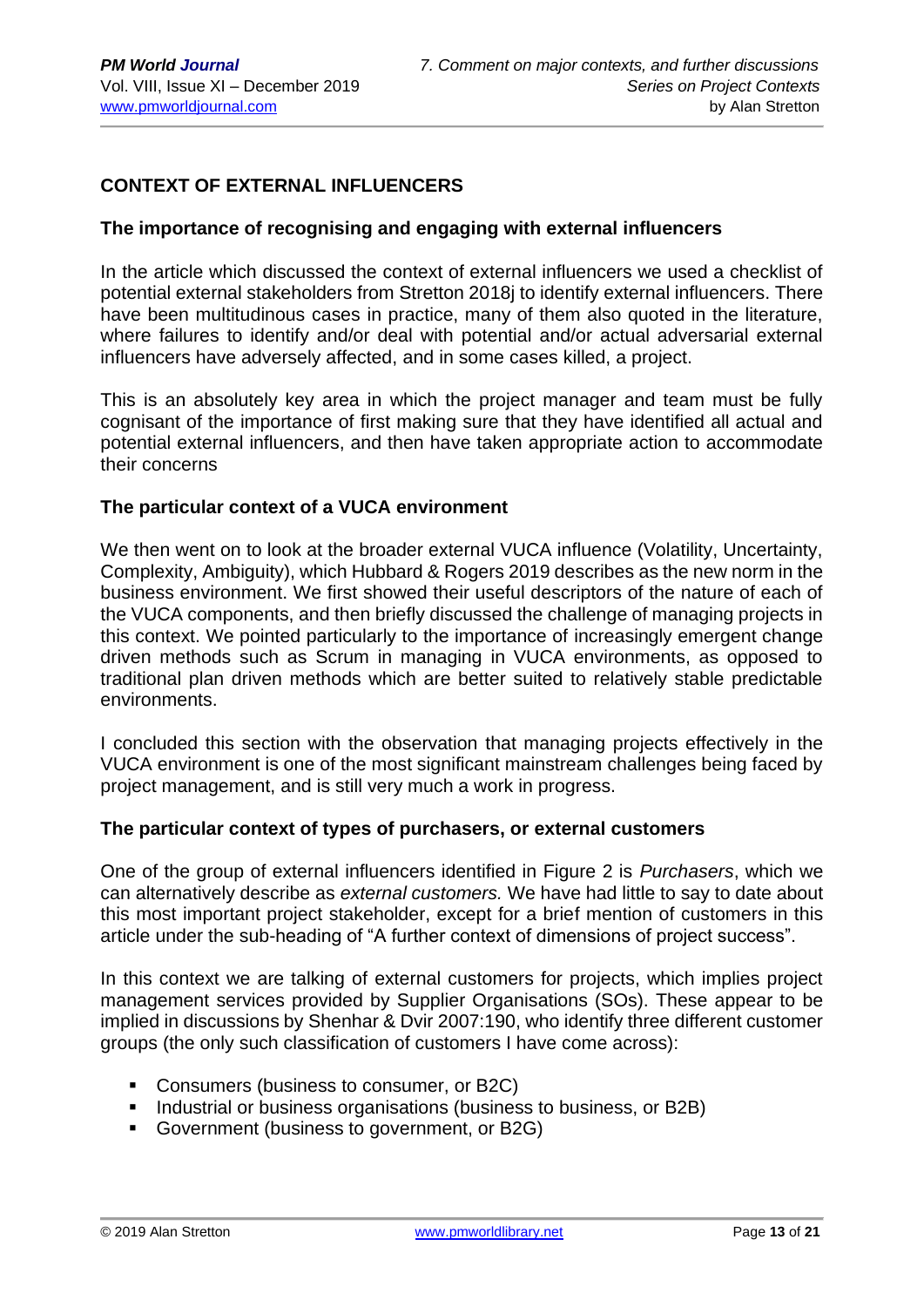Shenhar & Dvir provide a table (Table 10-1) showing some sixteen characteristics of projects for each of these three groups of customers. These characteristics include value to customer, customer involvement, product definition, project scope, project focus, contractual obligations, customer involvement, financing, and product support. Figure 9 shows this table's format and gives an example of how the *customer involvement* characteristic varies between these types of customers.

| <b>Characteristics of projects for various customers</b> |                                                                                     |                                          |                                                                                          |  |  |  |  |  |
|----------------------------------------------------------|-------------------------------------------------------------------------------------|------------------------------------------|------------------------------------------------------------------------------------------|--|--|--|--|--|
|                                                          | <b>CUSTOMER TYPE</b>                                                                |                                          |                                                                                          |  |  |  |  |  |
| <b>Characteristic</b>                                    | <b>Consumer (B2C)</b>                                                               | <b>Industrial/Business (B2B)</b>         | <b>Government/Public (B2G)</b>                                                           |  |  |  |  |  |
| <b>Customer involvement</b>                              | No direct involvement;<br>customer opinion through<br>focus groups or market trials | Sometimes direct customer<br>involvement | Intense customer involvement<br>often a full-time customer<br>representative on the team |  |  |  |  |  |
| [15 other characteristics]                               |                                                                                     |                                          |                                                                                          |  |  |  |  |  |

*Figure 9: Showing format of Table 10-1, Shenhar & Dvir 2007 – Characteristics of projects for various types of customers – with an example of how Customer involvement varies.*

## **CONTEXT OF PROJECT APPLICATION AREAS**

#### **The importance of knowing how things are done in your application area**

It is vitally important to project success to have a very good knowledge of how things are done in the application areas in which you are undertaking your project. Shenhar & Dvir 2007:198 discussed this topic in the context of the industry in which the project is being undertaken as follows.

One of the major contextual factors affecting project management is the specific industry in which the project is being run. It is no secret that different industries have different ways of managing projects. Although you can find specific books and studies on project management in particular industries, the differences in project management among industries have rarely been identified, studied, collected, or reported. …..

Evidently, there is more information available about some types of industries or application areas than others. There are a couple of challenges in discussing these.

First, of course, it is virtually impossible to list all application areas/ industries in which projects are undertaken. Those appearing in Figure 2 are, at best, only partly representative – the "other application areas" could be very voluminous indeed.

Second, as Shenhar & Dvir imply, it would be similarly impossible to detail differences for projects in all application areas/ industries, even if the latter could be identified. Shenhar & Dvir tackled this problem by nominating what they see as the five most common industries, and identifying differences between them in relation to seven characteristics of projects, as now briefly discussed.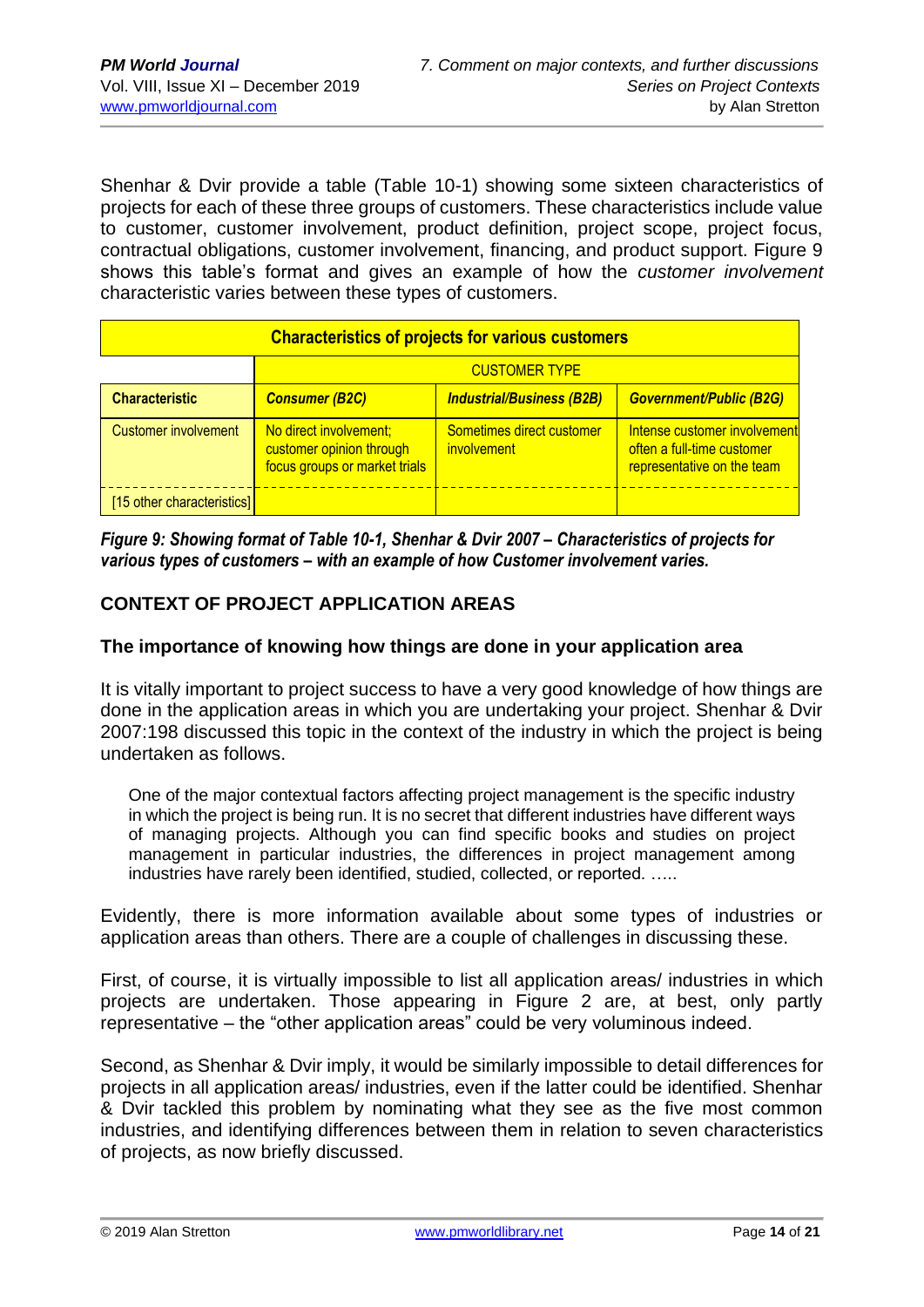#### **The particular context of five major industries/application areas**

Shenhar & Dvir 2007:198 chose the following five major industries as a representative sample of the vast spectrum of industries:

- *Construction:* Buildings, roads, bridges, utilities, etc.
- *Equipment and devices:* Tangible hardware products appliances, automobiles, machinery, etc.
- *Pharmaceuticals and health care:* Drugs, medicines, and medical products
- *Software:* Appliances, corporate planning, systems, service management systems
- *Processes:* Production lines for products such as chemicals, oil refineries, and plastics

In their Table 10-2, they then set down details of how each of seven characteristics of projects varied across the above five major industries. These project characteristics were *Focus; Product definition; Regulations, standards, approval; Processes; Preparation for production; Risk issues; Product support*. The basic format, and an example of the details for the *Focus* characteristic, was reproduced as Figure 6 in Stretton 2019j.

Shenhar & Dvir chose what they describe as "some of the most common industries" (p.203), but of course recognise that other industries could also be discussed. However, in their words, this grouping of major industries "may be a good starting point to further focus on projects in a specific industrial environment" (p.198).

The last comment appears to be a particularly relevant one from the point of view of practitioners who are looking for more detailed guidance about managing projects in the context of the specific industrial environment in which they are operating.

#### **The particular context of asset-based organisations in many application areas**

Another approach to tackling the context of project application areas is to look for attributes which are common to many of the application areas. One such attribute appears to be that asset-based organisations tend to be dominant in at least three of the twelve applications areas identified in Figure 2 (Social infrastructure, Resource development, and Production facilities), and are significant components of several of the others, including facilities in Education, Medical, Aerospace/Defence, and Community.

In the article on the context of organisational strategic management (Stretton 2019f), we introduced discussion on organisations whose strategic objectives centre around creating and operating long-term productive assets. We borrowed from Giammalvo 2019 in adding a seven-stage asset life span management framework to our representation of organisational strategic management.

In the next article on the context of projects undertaken by Supplier Organisations (SOs) and Owner Organisations (OOs) (Stretton 2019g) we added some discussions about OOs that focus on longer-term asset management.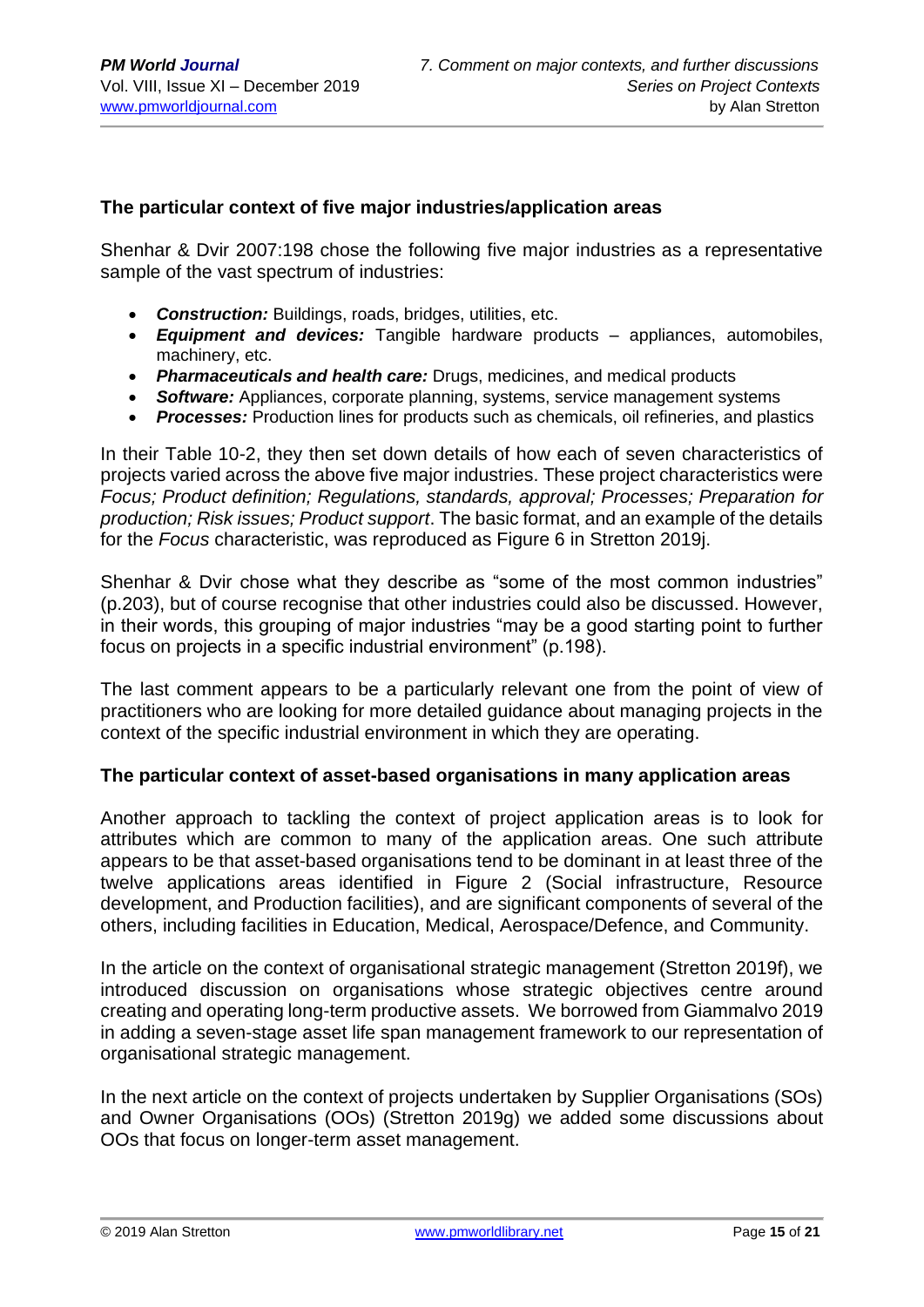Finally, in the sixth article of the series (Stretton 2019j) we began by recognising that such long-term asset-based organisations are either dominant, or prominent, in many of the twelve project management application areas listed (as just recorded above). This led me to look a little more closely at the two asset life-cycle models I had found (Giammalvo 2019 and McGrath 2007), and to broadly align them with each other, and with my organisational strategic management framework. They aligned quite well, as is indicated in the upper sections of the following figure. I also show three primary stages of asset-based business management deriving from this alignment in the lower section of Figure 10.

| Organisation<br><b>Strategic</b><br><b>Framework</b>                                                 | strategic<br>objectives | Establish                                                                                                                                        | 2. Develop strategic options.<br>evaluate, choose the best |                                                      |                                    | 3. Augment<br>consolidate strategic<br>initiative(s) | 4. Execute<br>strategic<br>initiatives      | 5. Achieve strategic objectives. |  |          |
|------------------------------------------------------------------------------------------------------|-------------------------|--------------------------------------------------------------------------------------------------------------------------------------------------|------------------------------------------------------------|------------------------------------------------------|------------------------------------|------------------------------------------------------|---------------------------------------------|----------------------------------|--|----------|
| <b>Asset Ownership</b>                                                                               |                         | Idea                                                                                                                                             | Strategic planning                                         |                                                      |                                    |                                                      | Delivery                                    | Operations                       |  | Disposal |
| Cycle (McGrath)                                                                                      |                         |                                                                                                                                                  |                                                            |                                                      |                                    |                                                      | Maintenance                                 | Rehabilitation                   |  |          |
| Asset Life Span<br>Phases (Giammalvo)                                                                |                         | <b>Select</b><br>Explore<br>Narrow<br>Initiate & plan<br>the proposed<br>to a few<br>several<br>best<br>options<br>option<br>project<br>concepts |                                                            | Create the<br>product of<br>the project              | Exploit the product of the project |                                                      | Dispose of the<br>product of the<br>project |                                  |  |          |
|                                                                                                      |                         |                                                                                                                                                  |                                                            |                                                      |                                    |                                                      |                                             |                                  |  |          |
| <b>Management</b><br>(1) BUSINESS/ASSET STRATEGIC<br>of asset-based<br><b>PLANNING</b><br>businesses |                         |                                                                                                                                                  |                                                            | (2) DEVELOPING AND<br><b>DELIVERING THE ASSET(S)</b> |                                    | (3) BUSINESS/ASSET OPERATIONAL<br><b>MANAGEMENT</b>  |                                             |                                  |  |          |

*Figure 10: Aligning three strategic asset-related models, and identifying three primary stages of asset-based business management (from Stretton 2019i, Figure 11)*

Ensuing discussions included particularly the role of programs/ projects in the second stage of developing and delivering the assets. It was noted that ways in which program/project management can contribute to the development and delivery of assets vary widely, from quite complex to relatively simple ways.

In particular, in more complex environments McGrath gave programs a prominent role prior to more traditional project management phases. These programs included what I described in earlier articles in this series as *other strategic work,* which normally needs to be undertaken along with projects. Many writers regard program management as covering both, as evidently McGrath also does. However, other writers have different perceptions of the nature of program management, which is one reason I did not adopt this descriptor.

We conclude this final section by again noting that, whilst projects have an important role to play in the broader context of managing asset-based organisation, they are not the most important contributors to achieving the organisation's objectives. As McGrath 2007 observed,

Projects must fit within asset management and operational environments, ….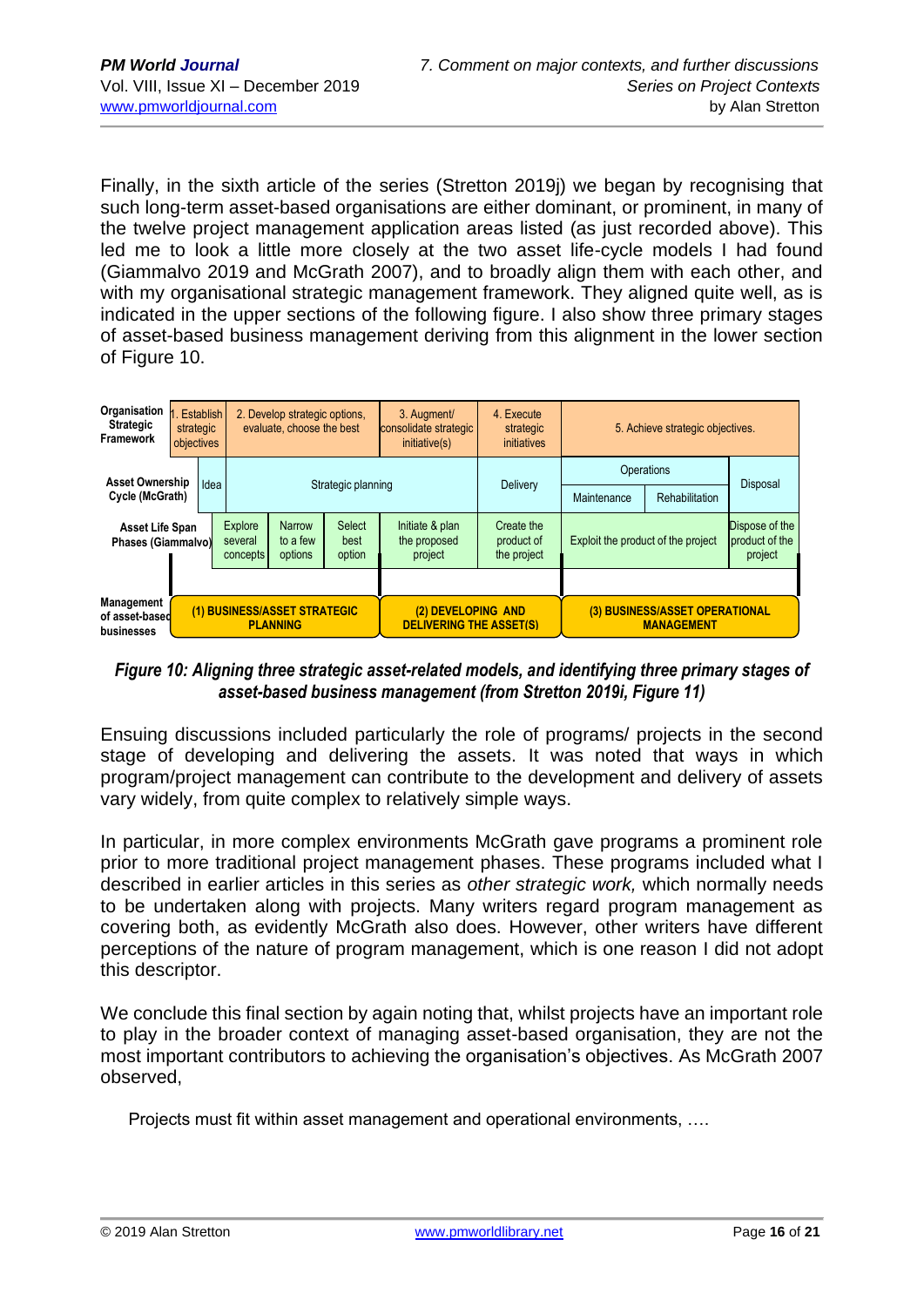## **CONCLUDING THIS SERIES**

I have never been comfortable with those major sections of the project management literature that separate its processes from its context. The reasons for developing socalled context-free guidelines are fully understandable. However, as practitioners quickly learn from direct experience, effective project management always includes engagement with, and management of, the project's context – and that this is all too often a very demanding task in its own right. However, this critically important component of the management of projects seldom gets the prominence in the project management literature that its importance deserves. Morris 2013:282 has summarised the overall situation rather well.

Meanwhile, despite some academic misgivings, standards and guidelines continued to be published, contextualisation being left in the hands of practitioners, which is reasonable, but with little guidance on how to do this, which is not. Curiously, the ethos of at least the more important of such guidelines – *PMBOK Guide* and *ISO 21500 –* seems to be 'plan and then put on cruise control'. There are few guides which emphasise influencing context or adding value, the Japanese being the major exception.

This series has proposed a skeleton framework and partial guidelines as steps towards rectifying this situation. The six main contexts in these articles were chosen because they appeared to me to be the most important of a very wide range of potential contexts. I have added a few more contexts in this final article, but there are undoubtedly many other contexts that could also be relevant and useful in certain project situations. I have not attempted a detailed coverage of each of the main contexts, but have focused on just a few aspects that I felt were particularly interesting and/or relevant.

Overall, I have tried to assemble these materials into a format which is both accessible and useful. Hopefully it might also encourage others to develop this important subject in much more comprehensive detail, to ultimately benefit most project management practitioners in most contexts.

#### **REFERENCES**

BUTTRICK, Robert (2016). An overview of the programme management process. In the *Gower Handbook of Programme Management, 2nd Ed.* Eds Dennis Lock & Reinhold Wagner. London, Routledge. Chapter 24, pp. 355-374.

COOKE-DAVIES, Terry (2002). The 'real' success factors on projects. *International Journal of Project Management,* Vol 20, pp 185-190.

DALCHER, Darren (2019). Moving beyond project delivery: Reflecting on the life cycle concept as way for organising project work. *PM World Journal,* Vol VIII, Issue I, January. [https://pmworldlibrary.net/wp-content/uploads/2019/01/pmwj78-Jan2019-Dalcher-moving](https://pmworldlibrary.net/wp-content/uploads/2019/01/pmwj78-Jan2019-Dalcher-moving-beyond-project-delivery.pdf)[beyond-project-delivery.pdf](https://pmworldlibrary.net/wp-content/uploads/2019/01/pmwj78-Jan2019-Dalcher-moving-beyond-project-delivery.pdf)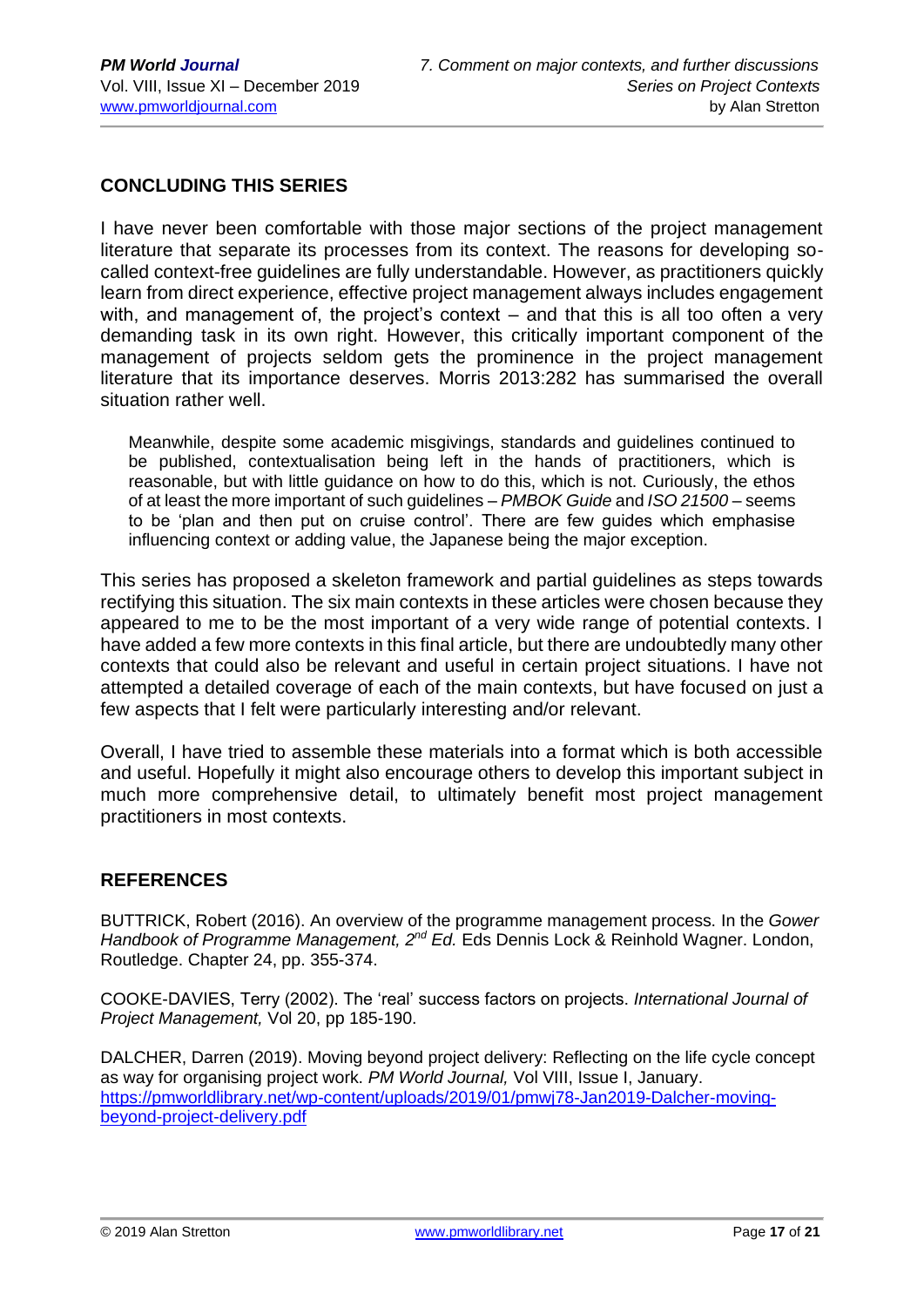DALCHER, Darren (2017). So where do benefits come from? *PM World Journal,* Vol VI, Issue II, February. [https://pmworldlibrary.net/wp-content/uploads/2017/02/pmwj55-Feb2017-Dalcher](https://pmworldlibrary.net/wp-content/uploads/2017/02/pmwj55-Feb2017-Dalcher-where-do-benefits-come-from-series-article-1.pdf)[where-do-benefits-come-from-series-article-1.pdf](https://pmworldlibrary.net/wp-content/uploads/2017/02/pmwj55-Feb2017-Dalcher-where-do-benefits-come-from-series-article-1.pdf)

DALCHER, D. (2014). Rethinking success in software projects: Looking beyond the failure factors. In *Software Project Management in a Changing World*, Eds. G Ruhe & C Wohlin, Springer, pp29-52.

DEMARIA, Andrea & Joseph SOPKO (2016). Programme lifecycles. In the *Gower Handbook of Programme Management, 2nd Ed.* Eds Dennis Lock & Reinhold Wagner. London, Routledge. Chapter 23, pp. 341-354.

GIAMMALVO, Paul D. (2019). "Agile" is NOT a subset of project management, but a standalone alternative methodology that is equal to project management. *PM World Journal*, Vol. VIII, Issue III, April. [https://pmworldlibrary.net/wp-content/uploads/2019/03/pmwj80-](https://pmworldlibrary.net/wp-content/uploads/2019/03/pmwj80-Apr2019-Giammalvo-Agile-is-not-a-subset-of-project-management.pdf) [Apr2019-Giammalvo-Agile-is-not-a-subset-of-project-management.pdf](https://pmworldlibrary.net/wp-content/uploads/2019/03/pmwj80-Apr2019-Giammalvo-Agile-is-not-a-subset-of-project-management.pdf)

HUDSON, Andrew (2016). Managing programme benefits. In the *Gower Handbook of Programme Management, 2nd Ed.* Eds Dennis Lock & Reinhold Wagner. London, Routledge. Chapter 29, pp. 430-443.

HUBBARD, Darrel G. & Peter W. ROGERS (2019). A VUCA*A-*Mindset and VUCA*A*- Model for project business management in the 4<sup>th</sup> Industrial Revolution. *PM World Journal*, Vol. VIII, Issue VII, August. [https://pmworldlibrary.net/wp-content/uploads/2019/08/pmwj84-Aug2019-Hubbard-](https://pmworldlibrary.net/wp-content/uploads/2019/08/pmwj84-Aug2019-Hubbard-Rogers-VUCAA-Mindset-and-VUCAA-Model-in-4th-Industrial-Revolution.pdf)[Rogers-VUCAA-Mindset-and-VUCAA-Model-in-4th-Industrial-Revolution.pdf](https://pmworldlibrary.net/wp-content/uploads/2019/08/pmwj84-Aug2019-Hubbard-Rogers-VUCAA-Mindset-and-VUCAA-Model-in-4th-Industrial-Revolution.pdf)

JOHNSON, Gerry & Kevan SCHOLES (1999). *Exploring Corporate Strategy, 5th Ed.* Europe, Prentice-Hall.

KOCH, Gerrit & Dennis LOCK (2016). Controlling programmes for IT and business change. In the *Gower Handbook of Programme Management, 2nd Ed.* Eds Dennis Lock & Reinhold Wagner. London, Routledge. Chapter 27, pp. 406-423.

LEHMANN, Oliver F (2016). An introduction to a typology of projects. *PM World Journal*, Vol V, Issue XII, December. [https://pmworldlibrary.net/wp-content/uploads/2016/12/pmwj53-Dec2016-](https://pmworldlibrary.net/wp-content/uploads/2016/12/pmwj53-Dec2016-Lehmann-introduction-to-typology-of-projects-advances-series-article.pdf) [Lehmann-introduction-to-typology-of-projects-advances-series-article.pdf](https://pmworldlibrary.net/wp-content/uploads/2016/12/pmwj53-Dec2016-Lehmann-introduction-to-typology-of-projects-advances-series-article.pdf)

McGRATH, Stephen K (2007). Integrating project, portfolio, asset and corporate management. In *Proceedings of the PMOs Conference,* Surfers Paradise, Australia.

MORRIS, Peter W. G. (2013). *Reconstructing Project Management.* Chichester, West Sussex; Wiley-Blackwell

PRIETO, Bob (2015a). Project management theory and the management of large complex projects. *PM World Journal,* Vol IV, Issue VI, June. [https://pmworldlibrary.net/wp](https://pmworldlibrary.net/wp-content/uploads/2015/06/pmwj35-Jun2015-Prieto-Project-Management-Theory-and-Management-of-Large-Complex-Projects.pdf)[content/uploads/2015/06/pmwj35-Jun2015-Prieto-Project-Management-Theory-and-](https://pmworldlibrary.net/wp-content/uploads/2015/06/pmwj35-Jun2015-Prieto-Project-Management-Theory-and-Management-of-Large-Complex-Projects.pdf)[Management-of-Large-Complex-Projects.pdf](https://pmworldlibrary.net/wp-content/uploads/2015/06/pmwj35-Jun2015-Prieto-Project-Management-Theory-and-Management-of-Large-Complex-Projects.pdf)

PMI (PROJECT MANAGEMENT INSTITUTE) (2017). *The Standard for Program Management.*  4<sup>th</sup> Edition, Newtown Square, PA: Project Management Institute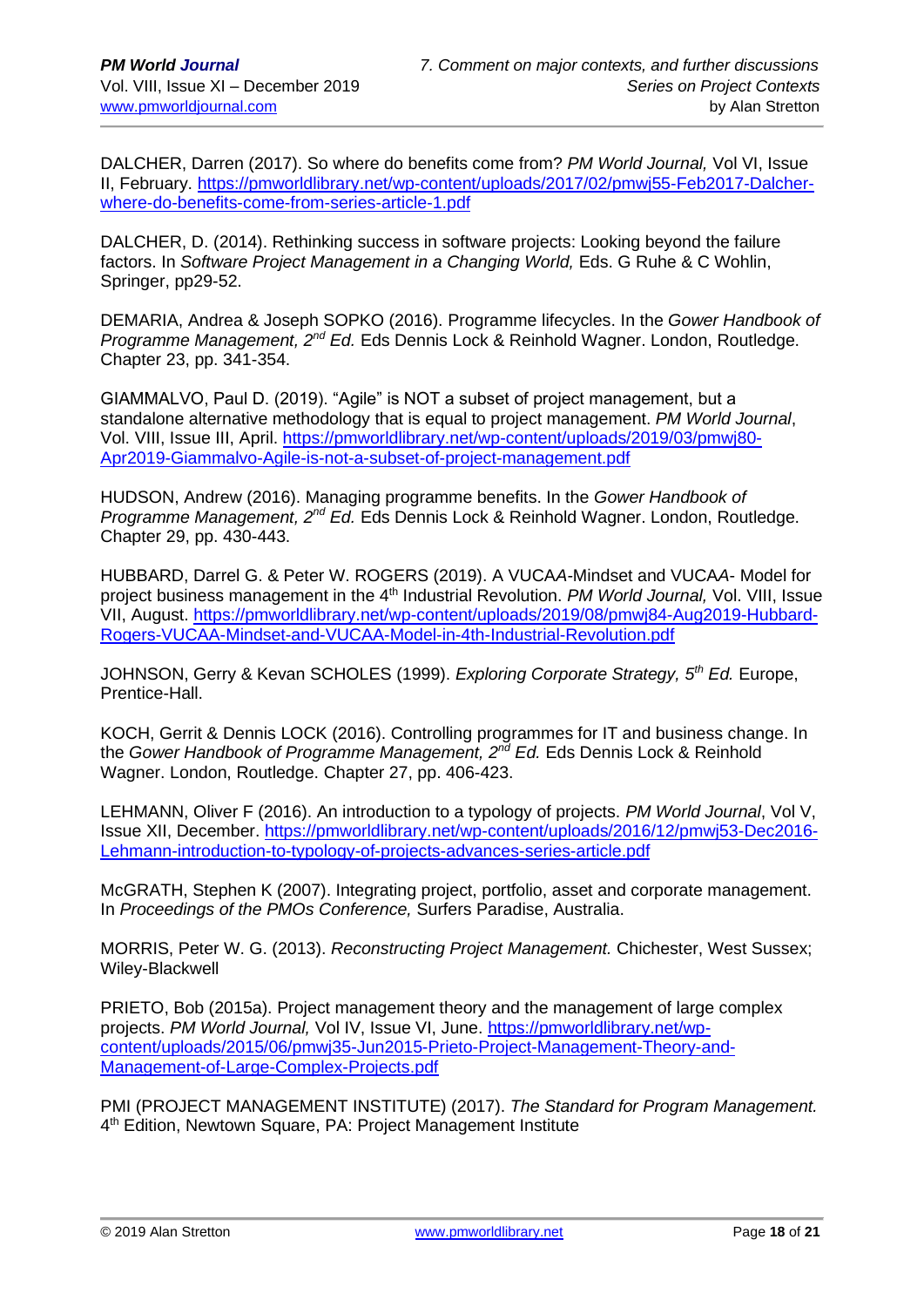SEDYLMAYER, Martin (2016). Mastering integration in program management. In the *Gower Handbook of Programme Management, 2nd Ed.* Eds Dennis Lock & Reinhold Wagner. London, Routledge. Chapter 20, pp. 290-310.

SHENHAR, Aaron J & Dov DVIR (2007). *Reinventing project management: The diamond approach to successful growth and innovation.* Boston, MA; Harvard Business School Press.

SHENHAR, Aaron J & Dov DVIR (2004). How projects differ, and what to do about it. In *The Wilev Guide to Managing Projects, Eds Peter W G Morris & Jeffrey K Pinto, Hoboken, NJ; John* Wiley & Sons. Chapter 50, pp 1265-1286.

STRETTON, Alan (2019j). Series on project contexts. 6. Contexts of external influencers, and of project application areas. *PM World Journal*, Vol VIII, Issue X, November. [https://pmworldlibrary.net/wp-content/uploads/2019/11/pmwj87-Nov2019-Stretton-6-project](https://pmworldlibrary.net/wp-content/uploads/2019/11/pmwj87-Nov2019-Stretton-6-project-contexts-external-influencers-and-application-areas.pdf)[contexts-external-influencers-and-application-areas.pdf](https://pmworldlibrary.net/wp-content/uploads/2019/11/pmwj87-Nov2019-Stretton-6-project-contexts-external-influencers-and-application-areas.pdf)

STRETTON, Alan (2019i). Series on project contexts. 5. Context of project types. *PM World Journal*, Vol VIII, Issue IX, October. [https://pmworldlibrary.net/wp](https://pmworldlibrary.net/wp-content/uploads/2019/10/pmwj86-Oct2019-Stretton-5-contexts-of-project-types-series-article.pdf)[content/uploads/2019/10/pmwj86-Oct2019-Stretton-5-contexts-of-project-types-series](https://pmworldlibrary.net/wp-content/uploads/2019/10/pmwj86-Oct2019-Stretton-5-contexts-of-project-types-series-article.pdf)[article.pdf](https://pmworldlibrary.net/wp-content/uploads/2019/10/pmwj86-Oct2019-Stretton-5-contexts-of-project-types-series-article.pdf)

STRETTON, Alan (2019h). Series on project contexts. 4. Context of project dimensions. *PM World Journal*, Vol VIII, Issue VIII, September. [https://pmworldlibrary.net/wp](https://pmworldlibrary.net/wp-content/uploads/2019/09/pmwj85-Sep2019-Stretton-4-context-of-project-dimensions-series-article.pdf)[content/uploads/2019/09/pmwj85-Sep2019-Stretton-4-context-of-project-dimensions-series](https://pmworldlibrary.net/wp-content/uploads/2019/09/pmwj85-Sep2019-Stretton-4-context-of-project-dimensions-series-article.pdf)[article.pdf](https://pmworldlibrary.net/wp-content/uploads/2019/09/pmwj85-Sep2019-Stretton-4-context-of-project-dimensions-series-article.pdf)

STRETTON, Alan (2019g). Series on project contexts. 3. Contexts of projects undertaken by supplier organisations (SOs) and by owner organisations (OOs). *PM World Journal*, Vol VIII, Issue VII, August. [https://pmworldlibrary.net/wp-content/uploads/2019/08/pmwj84-Aug2019-](https://pmworldlibrary.net/wp-content/uploads/2019/08/pmwj84-Aug2019-Stretton-projects-by-supplier-and-owner-organisations-PM-context-series-3.pdf) [Stretton-projects-by-supplier-and-owner-organisations-PM-context-series-3.pdf](https://pmworldlibrary.net/wp-content/uploads/2019/08/pmwj84-Aug2019-Stretton-projects-by-supplier-and-owner-organisations-PM-context-series-3.pdf)

STRETTON, Alan (2019f). Series on project contexts. 2. Contexts of organisational strategic management. *PM World Journal*, Vol VIII, Issue VI, July. [https://pmworldlibrary.net/wp](https://pmworldlibrary.net/wp-content/uploads/2019/07/pmwj83-Jul2019-Stretton-pm-context-series-2-organisational-strategic-context2.pdf)[content/uploads/2019/07/pmwj83-Jul2019-Stretton-pm-context-series-2-organisational](https://pmworldlibrary.net/wp-content/uploads/2019/07/pmwj83-Jul2019-Stretton-pm-context-series-2-organisational-strategic-context2.pdf)[strategic-context2.pdf](https://pmworldlibrary.net/wp-content/uploads/2019/07/pmwj83-Jul2019-Stretton-pm-context-series-2-organisational-strategic-context2.pdf)

STRETTON, Alan (2019e). Series on project contexts. 1. Representations of a variety of contexts in which impact on the management of projects. *PM World Journal*, Vol VIII, Issue V, June. [https://pmworldlibrary.net/wp-content/uploads/2019/06/pmwj82-Jun2019-Stretton-PM](https://pmworldlibrary.net/wp-content/uploads/2019/06/pmwj82-Jun2019-Stretton-PM-context-series-1-Variety-of-contexts.pdf)[context-series-1-Variety-of-contexts.pdf](https://pmworldlibrary.net/wp-content/uploads/2019/06/pmwj82-Jun2019-Stretton-PM-context-series-1-Variety-of-contexts.pdf)

STRETTON, Alan (2019a). Representing "other strategic work" in addition to projects in an organisational strategic management context. *PM World Journal*, Vol VIII, Issue I, January. [https://pmworldlibrary.net/wp-content/uploads/2019/01/pmwj78-Jan2019-Stretton-representing](https://pmworldlibrary.net/wp-content/uploads/2019/01/pmwj78-Jan2019-Stretton-representing-other-strategic-work.pdf)[other-strategic-work.pdf](https://pmworldlibrary.net/wp-content/uploads/2019/01/pmwj78-Jan2019-Stretton-representing-other-strategic-work.pdf)

STRETTON, Alan (2018j). A commentary on program/project stakeholders. *PM World Journal,*  Vol VII, Issue X, October. [https://pmworldlibrary.net/wp-content/uploads/2018/10/pmwj75-](https://pmworldlibrary.net/wp-content/uploads/2018/10/pmwj75-Oct2018-Stretton-program-project-stakeholders-commentary.pdf) [Oct2018-Stretton-program-project-stakeholders-commentary.pdf](https://pmworldlibrary.net/wp-content/uploads/2018/10/pmwj75-Oct2018-Stretton-program-project-stakeholders-commentary.pdf)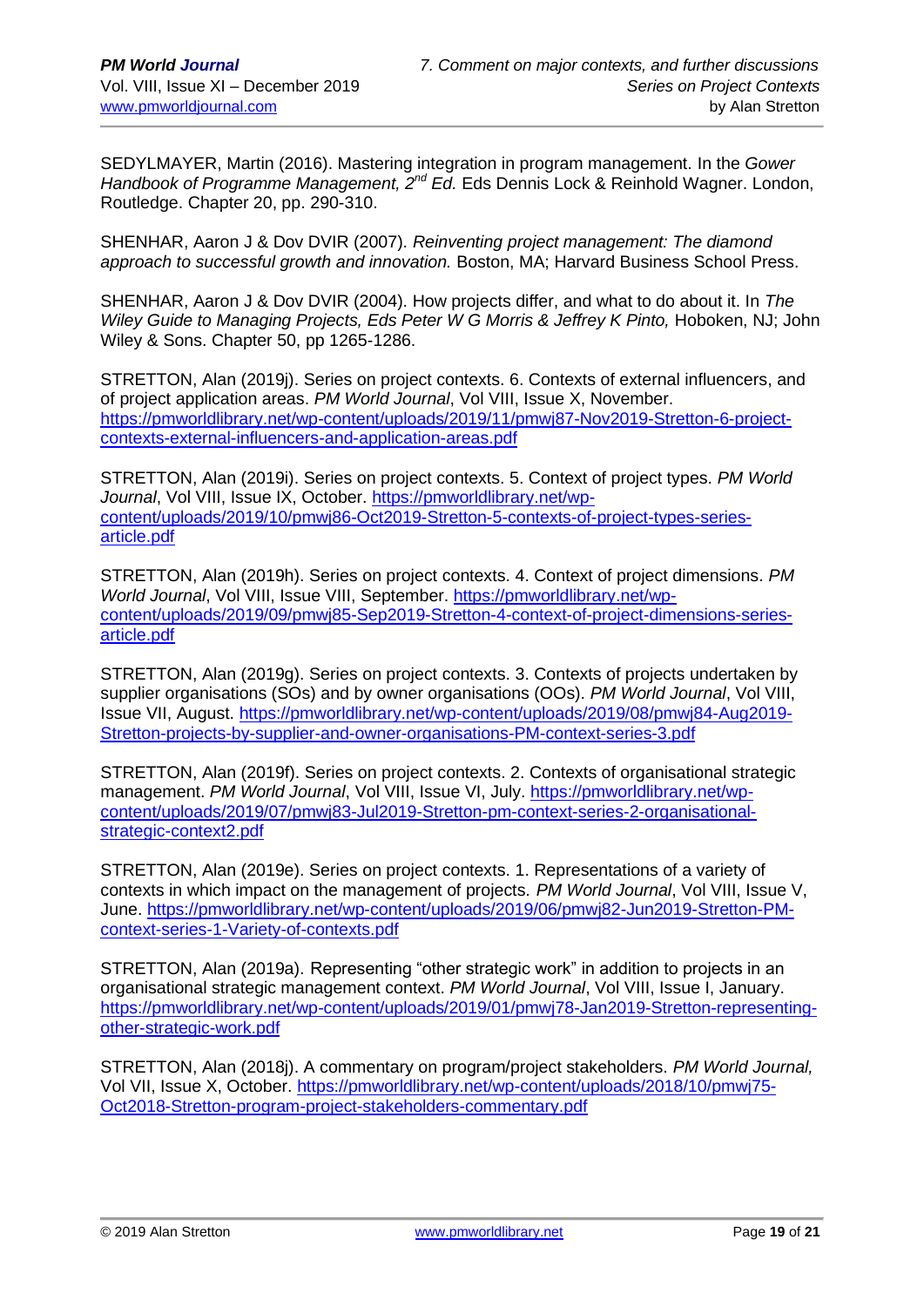STRETTON Alan (2017j). A commentary on project classifications. *PM World Journal*, Vol VI, Issue X, October. [https://pmworldlibrary.net/wp-content/uploads/2017/10/pmwj63-Oct2017-](https://pmworldlibrary.net/wp-content/uploads/2017/10/pmwj63-Oct2017-Stretton-commentary-on-project-classifications.pdf) [Stretton-commentary-on-project-classifications.pdf](https://pmworldlibrary.net/wp-content/uploads/2017/10/pmwj63-Oct2017-Stretton-commentary-on-project-classifications.pdf)

STRETTON Alan (2014i). Series on categorizing projects and programs (4): Other categorizations, and combinations of categorization matrices. *PM World Journal*, Vol III, Issue XI, November. [https://pmworldlibrary.net/wp-content/uploads/2014/11/pmwj28-nov2014-](https://pmworldlibrary.net/wp-content/uploads/2014/11/pmwj28-nov2014-Stretton-other-categorizations-categorization-Series-Article4.pdf) [Stretton-other-categorizations-categorization-Series-Article4.pdf](https://pmworldlibrary.net/wp-content/uploads/2014/11/pmwj28-nov2014-Stretton-other-categorizations-categorization-Series-Article4.pdf)

WYATT, Richard (2019). Project management transition: A new skill set for managing large and complex projects. *PM World Journal,* Vol. VIII, Issue VII, August. [https://pmworldlibrary.net/wp](https://pmworldlibrary.net/wp-content/uploads/2019/08/pmwj84-Aug2019-Wyatt-project-manager-transition.pdf)[content/uploads/2019/08/pmwj84-Aug2019-Wyatt-project-manager-transition.pdf](https://pmworldlibrary.net/wp-content/uploads/2019/08/pmwj84-Aug2019-Wyatt-project-manager-transition.pdf)